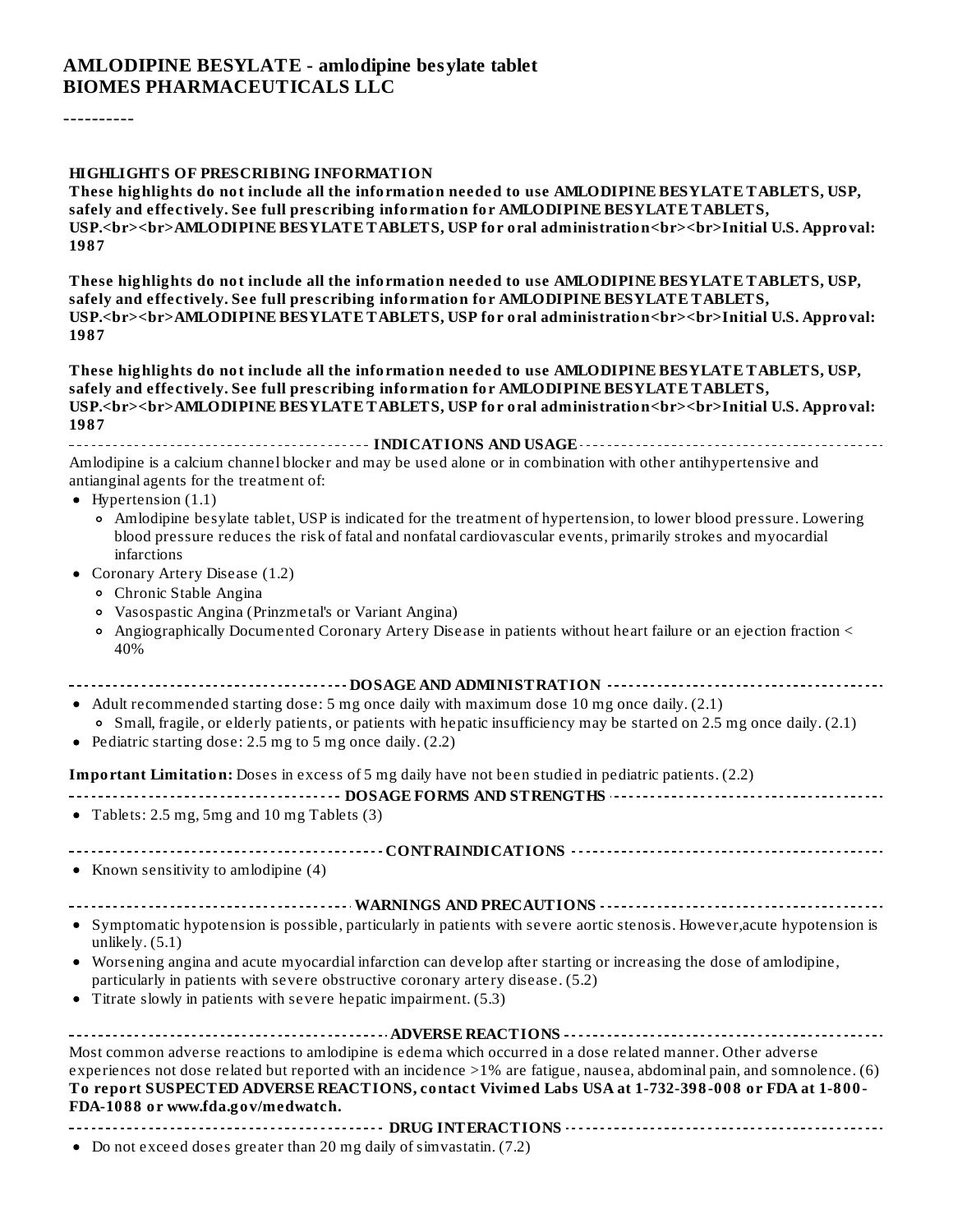#### **USE IN SPECIFIC POPULATIONS**

- Pregnancy: Use only if the potential benefit justifies the risk. $(8.1)$
- Nursing: Discontinue when administering amlodipine. (8.3)
- Pediatric: Effect on patients less than 6 years old is not known. (8.4)
- Geriatric: Start dosing at the low end of the dose range. (8.5)

#### **See 17 for PATIENT COUNSELING INFORMATION.**

**Revised: 7/2018**

#### **FULL PRESCRIBING INFORMATION: CONTENTS\* 1 INDICATIONS AND USAGE**

#### 1.1 Hypertension

1.2 Coronary Artery Disease (CAD)

#### **2 DOSAGE AND ADMINISTRATION**

2.1 Adults

2.2 Children

#### **3 DOSAGE FORMS AND STRENGTHS**

#### **4 CONTRAINDICATIONS**

#### **5 WARNINGS AND PRECAUTIONS**

5.1 Hypotension

5.2 Increased Angina or Myocardial Infarction

5.3 Patients with Hepatic Failure

#### **6 ADVERSE REACTIONS**

6.1 Clinical Trials Experience

6.2 Postmarketing Experience

#### **7 DRUG INTERACTIONS**

7.1 Impact of Other Drugs on Amlodipine 7.2 Impact of Amlodipine on Other Drugs

#### **8 USE IN SPECIFIC POPULATIONS**

8.1 Pregnancy

8.3 Nursing Mothers

8.4 Pediatric Use

8.5 Geriatric Use

#### **10 OVERDOSAGE**

#### **11 DESCRIPTION**

#### **12 CLINICAL PHARMACOLOGY**

12.1 Mechanism of Action

- 12.2 Pharmacodynamics
- 12.3 Pharmacokinetics
- 12.4 Pediatric Patients

#### **13 NONCLINICAL TOXICOLOGY**

13.1 Carcinogenesis, Mutagenesis, Impairment of Fertility

#### **14 CLINICAL STUDIES**

- 14.1 Effects in Hypertension
- 14.2 Effects in Chronic Stable Angina
- 14.3 Effects in Vasospastic Angina

14.4 Effects in Documented Coronary Artery Disease

14.5 Studies in Patients with Heart Failure

#### **16 HOW SUPPLIED/STORAGE AND HANDLING**

**PATIENT INFORMATION LEAFLET**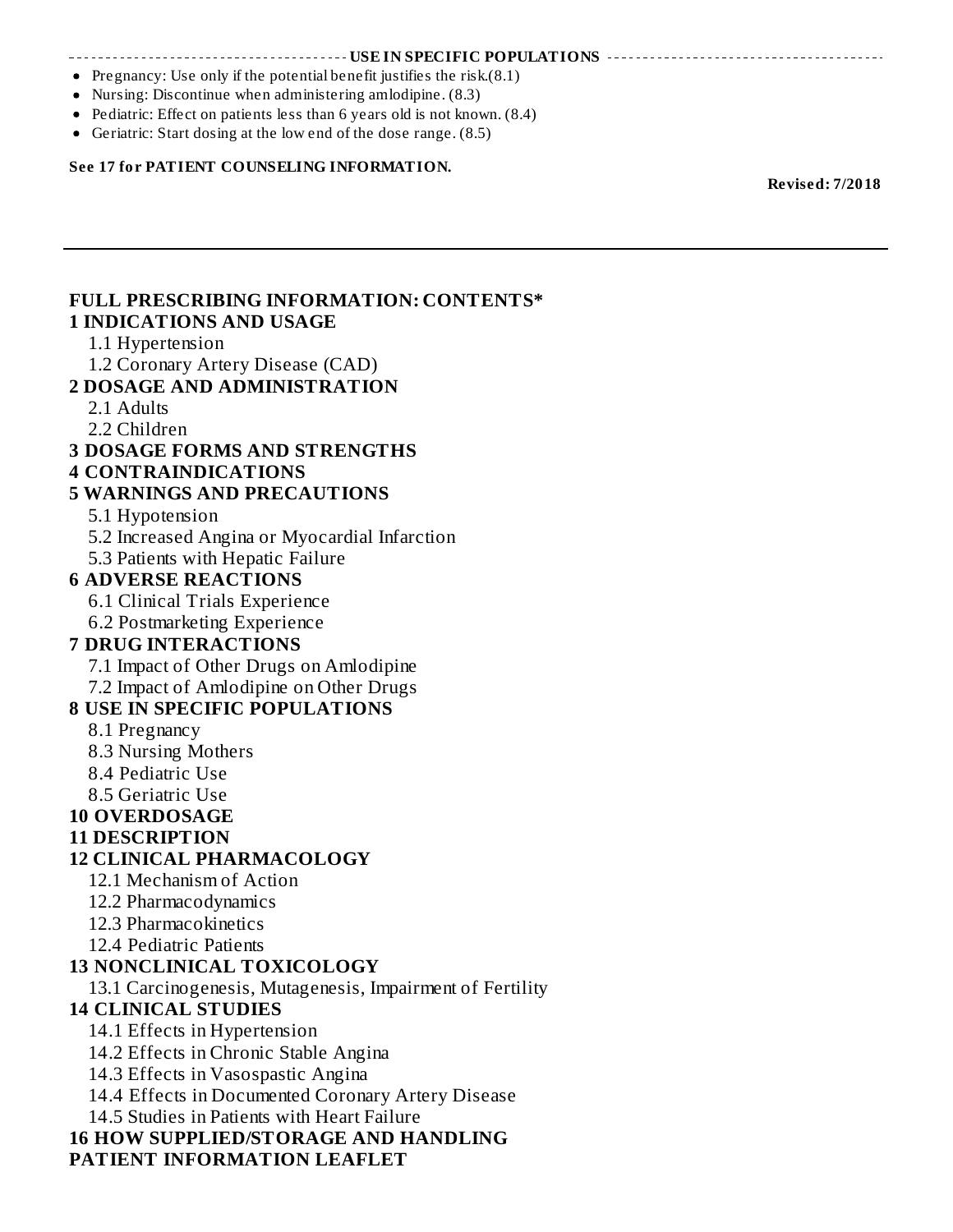### **Rx Only**

\* Sections or subsections omitted from the full prescribing information are not listed.

### **FULL PRESCRIBING INFORMATION**

### **1 INDICATIONS AND USAGE**

### **1.1 Hypertension**

Amlodipine besylate tablet, USP is indicated for the treatment of hypertension, to lower blood pressure. Lowering blood pressure reduces the risk of fatal and nonfatal cardiovascular events, primarily strokes and myocardial infarctions. These benefits have been seen in controlled trials of antihypertensive drugs from a wide variety of pharmacologic classes including amlodipine.

Control of high blood pressure should be part of comprehensive cardiovascular risk management, including, as appropriate, lipid control, diabetes management, antithrombotic therapy, smoking cessation, exercise, and limited sodium intake. Many patients will require more than one drug to achieve blood pressure goals. For specific advice on goals and management, see published guidelines, such as those of the National High Blood Pressure Education Program's Joint National Committee on Prevention, Detection, Evaluation, and Treatment of High Blood Pressure (JNC).

Numerous antihypertensive drugs, from a variety of pharmacologic classes and with different mechanisms of action, have been shown in randomized controlled trials to reduce cardiovascular morbidity and mortality, and it can be concluded that it is blood pressure reduction, and not some other pharmacologic property of the drugs, that is largely responsible for those benefits. The largest and most consistent cardiovascular outcome benefit has been a reduction in the risk of stroke, but reductions in myocardial infarction and cardiovascular mortality also have been seen regularly.

Elevated systolic or diastolic pressure causes increased cardiovascular risk, and the absolute risk increase per mmHg is greater at higher blood pressures, so that even modest reductions of severe hypertension can provide substantial benefit. Relative risk reduction from blood pressure reduction is similar across populations with varying absolute risk, so the absolute benefit is greater in patients who are at higher risk independent of their hypertension (for example, patients with diabetes or hyperlipidemia), and such patients would be expected to benefit from more aggressive treatment to a lower blood pressure goal.

Some antihypertensive drugs have smaller blood pressure effects (as monotherapy) in black patients, and many antihypertensive drugs have additional approved indications and effects (e.g., on angina, heart failure, or diabetic kidney disease). These considerations may guide selection of therapy.

Amlodipine besylate tablet, USP may be used alone or in combination with other antihypertensive agents.

# **1.2 Coronary Artery Dis eas e (CAD)**

### Chronic Stable Angina

Amlodipine besylate tablet, USP is indicated for the symptomatic treatment of chronic stable angina. Amlodipine may be used alone or in combination with other antianginal agents.

### Vasospastic Angina (Prinzmetal's or Variant Angina)

Amlodipine besylate tablet, USP is indicated for the treatment of confirmed or suspected vasospastic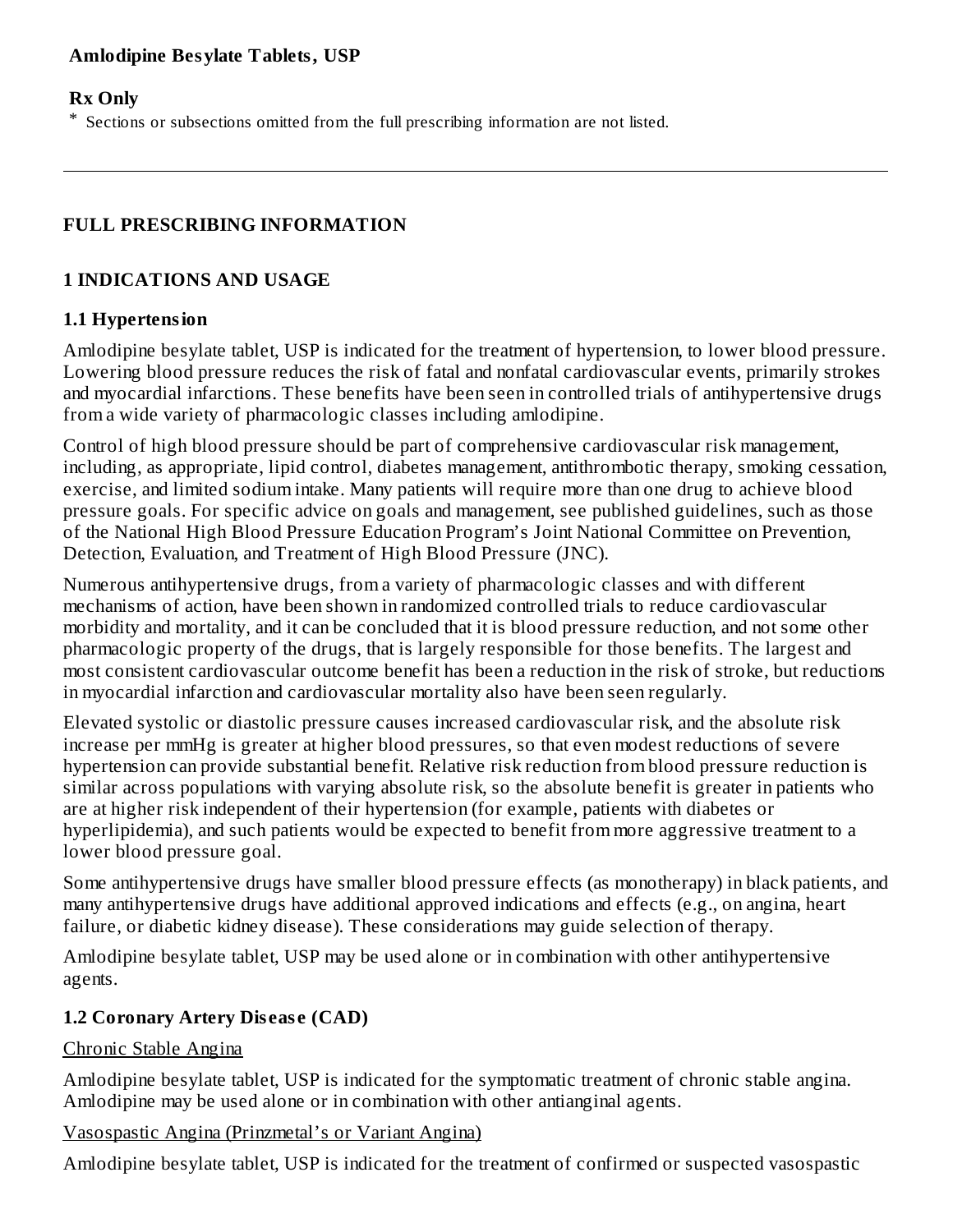angina. Amlodipine besylate tablet, USP may be used as monotherapy or in combination with other antianginal agents.

#### Angiographically Documented CAD

In patients with recently documented CAD by angiography and without heart failure or an ejection fraction <40%, Amlodipine besylate tablet, USP is indicated to reduce the risk of hospitalization for angina and to reduce the risk of a coronary revascularization procedure.

# **2 DOSAGE AND ADMINISTRATION**

# **2.1 Adults**

The usual initial antihypertensive oral dose of Amlodipine besylate tablet, USP is 5 mg once daily, and the a maximum dose is 10 mg once daily.

Small, fragile, or elderly patients, or patients with hepatic insufficiency may be started on 2.5 mg once daily and this dose may be used when adding Amlodipine besylate tablet, USP to other antihypertensive therapy.

Adjust dosage according to blood pressure goals. In general, wait 7 to 14 days between titration steps. Titrate more rapidly, however, if clinically warranted, provided the patient is assessed frequently.

*Angina*: The recommended dose for chronic stable or vasospastic angina is 5 to10 mg, with the lower dose suggested in the elderly and in patients with hepatic insufficiency. Most patients will require 10 mg for adequate effect.

*Coronary artery disease*: The recommended dose range for patients with coronary artery disease is 5 to10 mg once daily. In clinical studies, the majority of patients required 10 mg *[see Clinical Studies (14.4)]*.

# **2.2 Children**

The effective antihypertensive oral dose in pediatric patients ages 6 to 17 years is 2.5 mg to 5 mg once daily. Doses in excess of 5 mg daily have not been studied in pediatric patients *[see Clinical Pharmacology (12.4), Clinical Studies (14.1)]*.

# **3 DOSAGE FORMS AND STRENGTHS**

Tablets: 2.5 mg white, round, flat face beveled edge tablets debossed "V" on one side and ''20'' on the other side.

Tablets: 5 mg white, round, flat face beveled edge tablets debossed "V" on one side and ''21'' on the other side.

Tablets: 10 mg white, round, flat face beveled edge tablets debossed "V 22"on one side and plain on the other side.

# **4 CONTRAINDICATIONS**

Amlodipine besylate tablet, USP is contraindicated in patients with known sensitivity to amlodipine.

# **5 WARNINGS AND PRECAUTIONS**

# **5.1 Hypotension**

Symptomatic hypotension is possible, particularly in patients with severe aortic stenosis. Because of the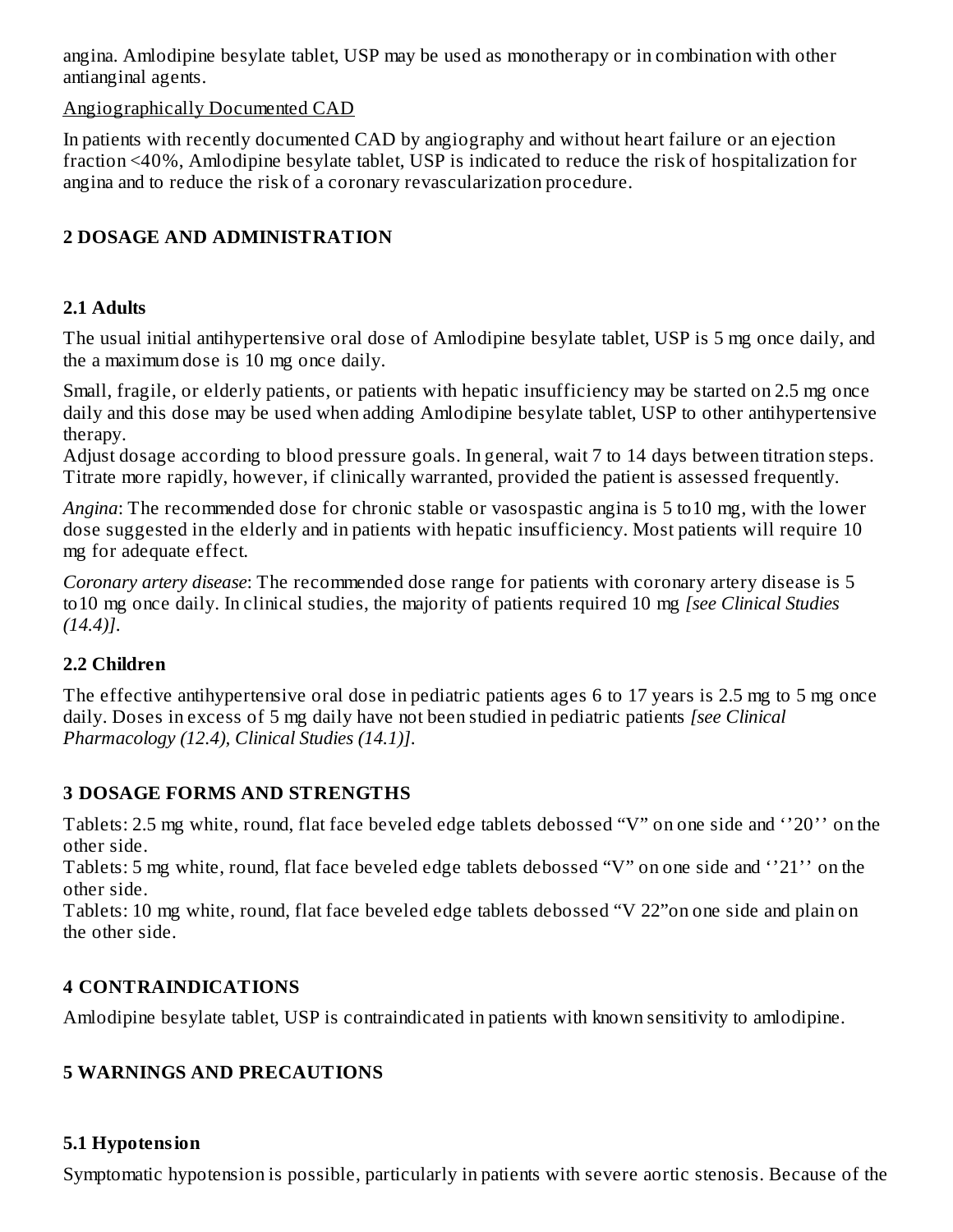gradual onset of action, acute hypotension is unlikely.

### **5.2 Increas ed Angina or Myocardial Infarction**

Worsening angina and acute myocardial infarction can develop after starting or increasing the dose of amlodipine, particularly in patients with severe obstructive coronary artery disease.

### **5.3 Patients with Hepatic Failure**

Because amlodipine is extensively metabolized by the liver and the plasma elimination half-life (t $_{\rm V2}$ ) is 56 hours in patients with impaired hepatic function, titrate slowly when administering amlodipine to patients with severe hepatic impairment.

### **6 ADVERSE REACTIONS**

### **6.1 Clinical Trials Experience**

Because clinical trials are conducted under widely varying conditions, adverse reaction rates observed in the clinical trials of a drug cannot be directly compared to rates in the clinical trials of another drug and may not reflect the rates observed in practice.

Amlodipine has been evaluated for safety in more than 11,000 patients in U.S. and foreign clinical trials. In general, treatment with amlodipine was well-tolerated at doses up to 10 mg daily. Most adverse reactions reported during therapy with amlodipine were of mild or moderate severity. In controlled clinical trials directly comparing amlodipine ( $N=1,730$ ) at doses up to 10 mg to placebo ( $N=1,250$ ), discontinuation of amlodipine because of adverse reactions was required in only about 1.5% of patients and was not significantly different from placebo (about 1%). The most commonly reported side effects more frequent than placebo are reflected in the table below. The incidence (%) of side effects that occurred in a dose related manner are as follows:

| Placebo                 |           | Amlodipine      |                  |  |
|-------------------------|-----------|-----------------|------------------|--|
|                         | 2.5mg     | 5 <sub>mg</sub> | 10 <sub>mg</sub> |  |
| $N=250$                 | $N = 275$ | $N = 296$       | $N = 268$        |  |
| Edema<br>0.6            | 1.8       | 3.0             | 10.8             |  |
| <b>Dizziness</b><br>1.5 | 1.1       | 3.4             | 3.4              |  |
| Flushing<br>$0.0\,$     | 0.7       | 1.4             | 2.6              |  |
| Palpitation<br>0.6      | 0.7       | 1.4             | 4.5              |  |

Other adverse reactions that were not clearly dose related but were reported with an incidence greater than 1% in placebo-controlled clinical trials include the following:

|                | Amlodipine $(\%)$ |
|----------------|-------------------|
| Placebo $(\%)$ |                   |
|                | $(N=1,730)$       |
| $(N=1,250)$    |                   |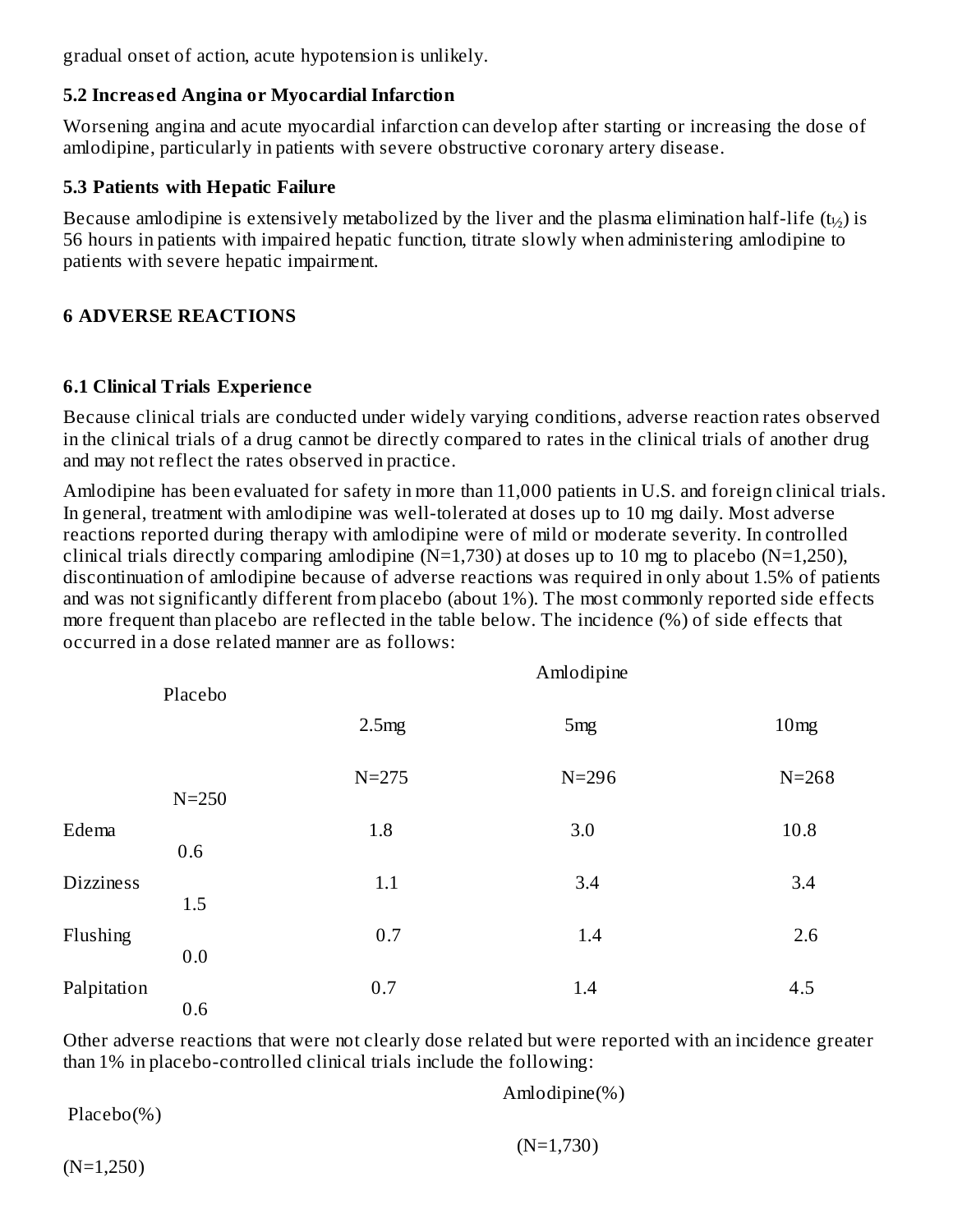| Fatigue<br>2.8        | 4.5 |
|-----------------------|-----|
| Nausea<br>1.9         | 2.9 |
| Abdominal Pain<br>0.3 | 1.6 |
| Somnolence<br>0.6     | 1.4 |

For several adverse experiences that appear to be drug and dose related, there was a greater incidence in women than men associated with amlodipine treatment as shown in the following table:

Amlodipine

| Placebo      |           |             | л.          |           |
|--------------|-----------|-------------|-------------|-----------|
|              | Female=%  | $Male = %$  | Female= $%$ | Male= $%$ |
|              | $(N=336)$ | $(N=1,218)$ | $(N=512)$   | $(N=914)$ |
| Edema        | 5.1       | 5.6         | 14.6        | 1.4       |
| Flushing     | 0.9       | 1.5         | 4.5         | 0.3       |
| Palpitations | 0.9       | 1.4         | 3.3         | 0.9       |
| Somnolence   | 0.3       | 1.3         | 1.6         | 0.8       |

The following events occurred in <1% but >0.1% of patients in controlled clinical trials or under conditions of open trials or marketing experience where a causal relationship is uncertain; they are listed to alert the physician to a possible relationship:

**Cardiovas cular:** arrhythmia (including ventricular tachycardia and atrial fibrillation), bradycardia, chest pain, peripheral ischemia, syncope, tachycardia, vasculitis.

**Central and Peripheral Nervous System:** hypoesthesia, neuropathy peripheral, paresthesia, tremor, vertigo.

Gastrointestinal: anorexia, constipation, dysphagia, diarrhea, flatulence, pancreatitis, vomiting, gingival hyperplasia.

General: allergic reaction, asthenia, <sup>1</sup> back pain, hot flushes, malaise, pain, rigors, weight gain, weight decrease.

**Mus culos keletal System:** arthralgia, arthrosis, muscle cramps,<sup>1</sup> myalgia.

 ${\bf P}$ s ${\bf y}$ c**hiatric:** sexual dysfunction (male $^1$  and female), insomnia, nervousness, depression, abnormal dreams, anxiety, depersonalization.

**Respiratory System:** dyspnea,<sup>1</sup> epistaxis.

 ${\bf Skin}$  and  ${\bf Appendix:}$  angioedema, erythema multiforme, pruritus, $^1$  rash, $^1$  rash erythematous, rash maculopapular.

**Special Sens es:** abnormal vision, conjunctivitis, diplopia, eye pain, tinnitus.

**Urinary System:** micturition frequency, micturition disorder, nocturia.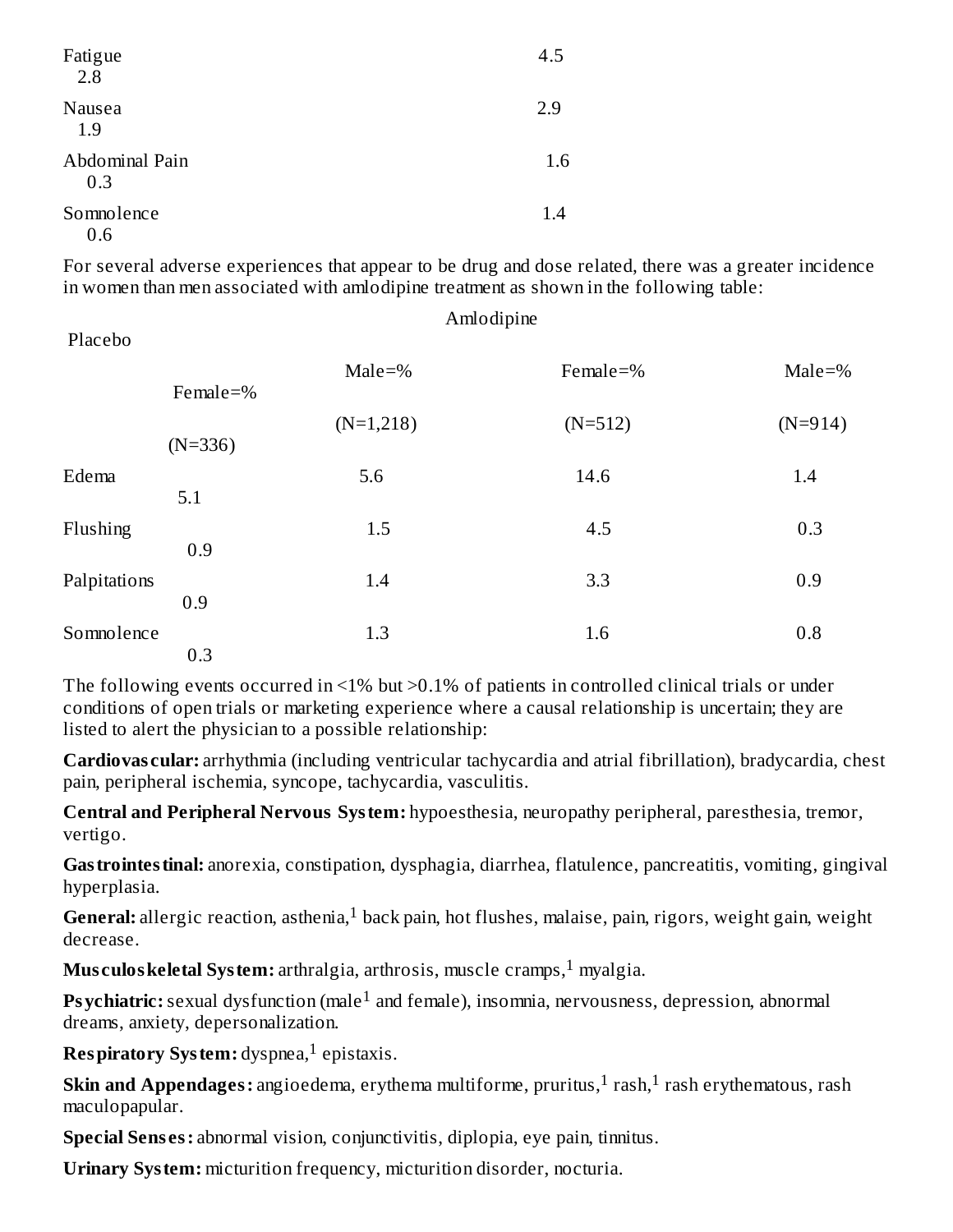**Autonomic Nervous System:** dry mouth, sweating increased.

**Metabolic and Nutritional:** hyperglycemia, thirst.

**Hemopoietic:** leukopenia, purpura, thrombocytopenia.

 $1$  These events occurred in less than  $1\%$  in placebo-controlled trials, but the incidence of these side effects was between 1% and 2% in all multiple dose studies.

Amlodipine therapy has not been associated with clinically significant changes in routine laboratory tests. No clinically relevant changes were noted in serum potassium, serum glucose, total triglycerides, total cholesterol, HDL cholesterol, uric acid, blood urea nitrogen, or creatinine.

In the CAMELOT and PREVENT studies *[see Clinical Studies (14.4)]*, the adverse event profile was similar to that reported previously (see above), with the most common adverse event being peripheral edema.

# **6.2 Postmarketing Experience**

Because these reactions are reported voluntarily from a population of uncertain size, it is not always possible to reliably estimate their frequency or establish a causal relationship to drug exposure.

The following postmarketing event has been reported infrequently where a causal relationship is uncertain: gynecomastia. In postmarketing experience, jaundice and hepatic enzyme elevations (mostly consistent with cholestasis or hepatitis), in some cases severe enough to require hospitalization, have been reported in association with use of amlodipine.

Postmarketing reporting has also revealed a possible association between extrapyramidal disorder and amlodipine.

Amlodipine has been used safely in patients with chronic obstructive pulmonary disease, wellcompensated congestive heart failure, coronary artery disease, peripheral vascular disease, diabetes mellitus, and abnormal lipid profiles.

# **7 DRUG INTERACTIONS**

# **7.1 Impact of Other Drugs on Amlodipine**

### *CYP3A Inhibitors*

Coadministration with CYP3A inhibitors (moderate and strong) results in increased systemic exposure to amlodipine and may require dose reduction. Monitor for symptoms of hypotension and edema when amlodipine is coadministered with CYP3A inhibitors to determine the need for dose adjustment *[see Clinical Pharmacology (12.3)]*.

### *CYP3A Inducers*

No information is available on the quantitative effects of CYP3A inducers on amlodipine. Blood pressure should be closely monitored when amlodipine is coadministered with CYP3A inducers.

### *Sildenafil*

Monitor for hypotension when sildenafil is coadministered with amlodipine *[see Clinical Pharmacology (12.2)]*.

# **7.2 Impact of Amlodipine on Other Drugs**

### *Simvastatin*

Coadministration of simvastatin with amlodipine increases the systemic exposure of simvastatin. Limit the dose of simvastatin in patients on amlodipine to 20 mg daily *[see Clinical Pharmacology (12.3)]*.

#### *Immunosuppressants*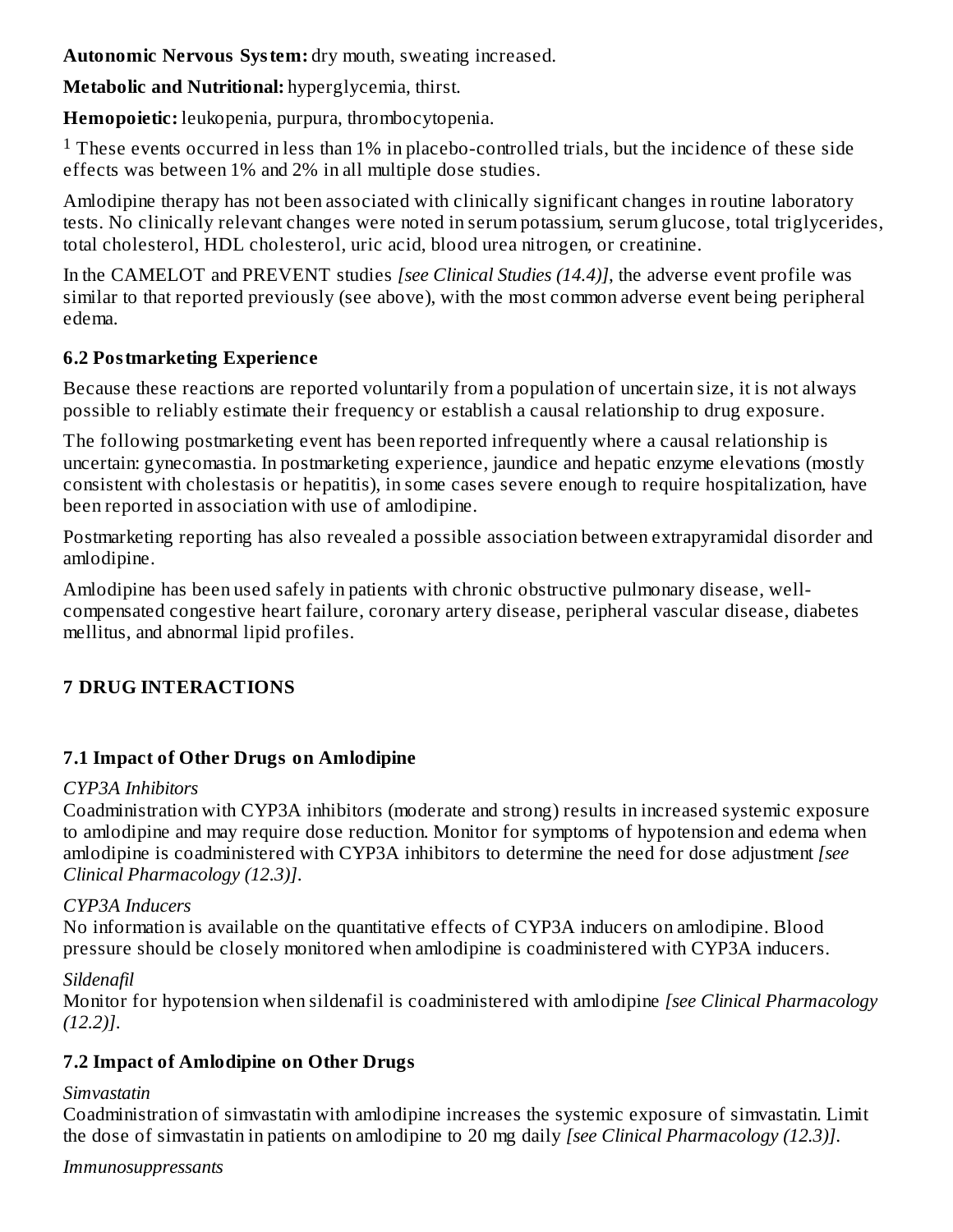Amlodipine may increase the systemic exposure of cyclosporine or tacrolimus when coadministered. Frequent monitoring of trough blood levels of cyclosporine and tacrolimus is recommended and adjust the dose when appropriate *[see Clinical Pharmacology (12.3)]*.

# **8 USE IN SPECIFIC POPULATIONS**

# **8.1 Pregnancy**

Pregnancy Category C

There are no adequate and well-controlled studies in pregnant women. Amlodipine should be used during pregnancy only if the potential benefit justifies the risk to the fetus.

No evidence of teratogenicity or other embryo/fetal toxicity was found when pregnant rats and rabbits were treated orally with amlodipine maleate at doses up to 10 mg amlodipine/kg/day (respectively, 8 times<sup>2</sup> and 23 times<sup>2</sup> the maximum recommended human dose of 10 mg on a mg/m<sup>2</sup> basis) during their respective periods of major organogenesis. However, litter size was significantly decreased (by about 50%) and the number of intrauterine deaths was significantly increased (about 5-fold) in rats receiving amlodipine maleate at a dose equivalent to 10 mg amlodipine/kg/day for 14 days before mating and throughout mating and gestation. Amlodipine maleate has been shown to prolong both the gestation period and the duration of labor in rats at this dose.

 $2$  Based on patient weight of 50 kg.

# **8.3 Nursing Mothers**

It is not known whether amlodipine is excreted in human milk. In the absence of this information, it is recommended that nursing be discontinued while amlodipine is administered.

# **8.4 Pediatric Us e**

Amlodipine (2.5 to 5 mg daily) is effective in lowering blood pressure in patients 6 to 17 years [*see Clinical Studies (14.1)*].Effect of amlodipine on blood pressure in patients less than 6 years of age is not known.

# **8.5 Geriatric Us e**

Clinical studies of amlodipine did not include sufficient numbers of subjects aged 65 and over to determine whether they respond differently from younger subjects. Other reported clinical experience has not identified differences in responses between the elderly and younger patients. In general, dose selection for an elderly patient should be cautious, usually starting at the low end of the dosing range, reflecting the greater frequency of decreased hepatic, renal, or cardiac function, and of concomitant disease or other drug therapy. Elderly patients have decreased clearance of amlodipine with a resulting increase of AUC of approximately 40–60%, and a lower initial dose may be required [*see Dosage and Administration (2.1)*].

# **10 OVERDOSAGE**

Overdosage might be expected to cause excessive peripheral vasodilation with marked hypotension and possibly a reflex tachycardia. In humans, experience with intentional overdosage of amlodipine is limited.

Single oral doses of amlodipine maleate equivalent to 40 mg amlodipine/kg and 100 mg amlodipine/kg in mice and rats, respectively, caused deaths. Single oral amlodipine maleate doses equivalent to 4 or more mg amlodipine/kg or higher in dogs (11 or more times the maximum recommended human dose on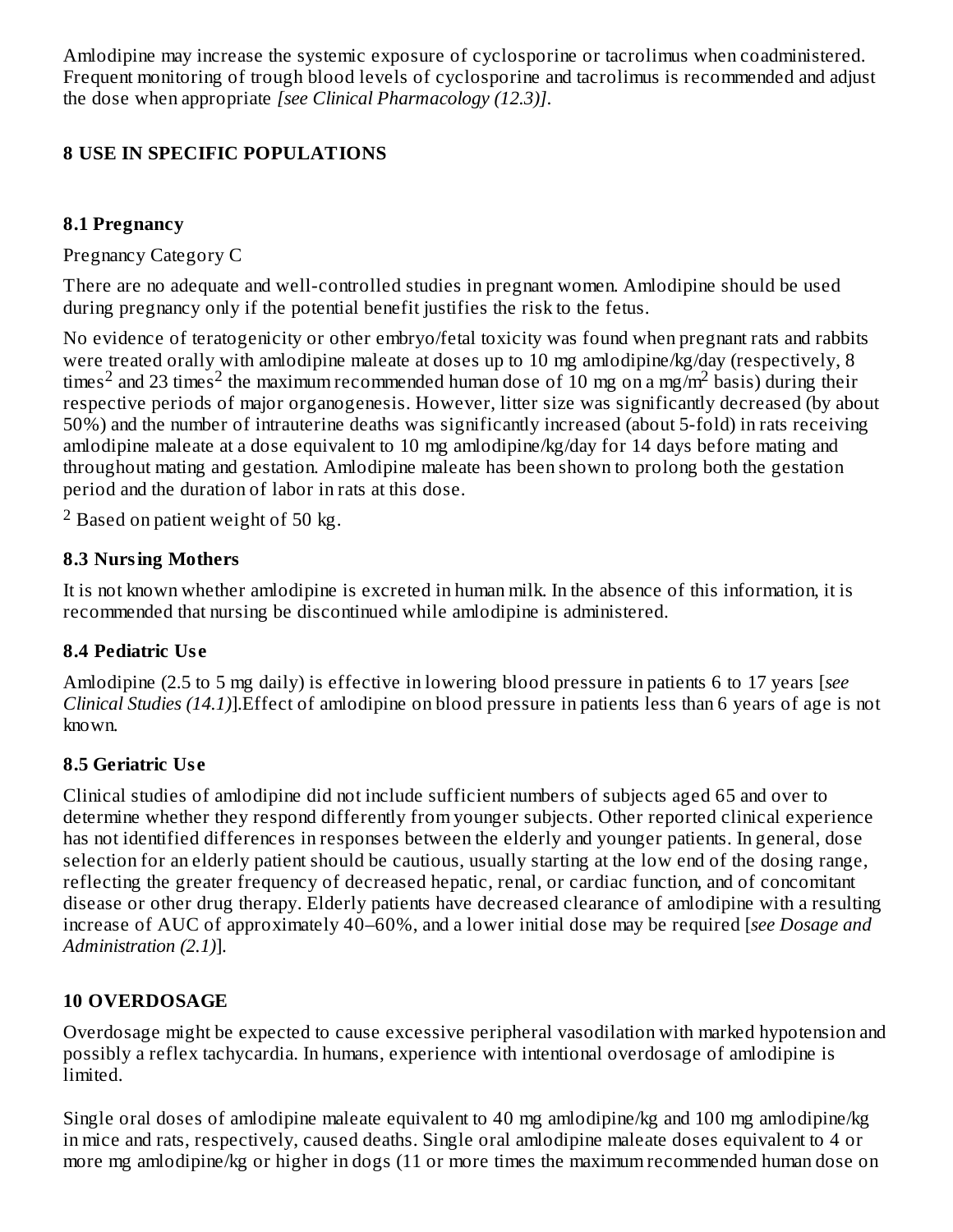a mg/m2 basis) caused a marked peripheral vasodilation and hypotension.

If massive overdose should occur, initiate active cardiac and respiratory monitoring. Frequent blood pressure measurements are essential. Should hypotension occur, provide cardiovascular support including elevation of the extremities and the judicious administration of fluids. If hypotension remains unresponsive to these conservative measures, consider administration of vasopressors (such as phenylephrine) with attention to circulating volume and urine output. As amlodipine is highly protein bound, hemodialysis is not likely to be of benefit.

# **11 DESCRIPTION**

Amlodipine besylate, USP, is the besylate salt of amlodipine, a long-acting calcium channel blocker.

Amlodipine besylate is chemically described as 3-Ethyl-5-methyl (±)-2-[(2-aminoethoxy)methyl]-4-(2 chlorophenyl)-1,4-dihydro-6-methyl-3,5-pyridinedicarboxylate, monobenzenesulphonate. Its molecular formula is  $C_{20}H_{25}CIN_2O_5\cdot C_6H_6O_3S$ , and its structural formula is:



Amlodipine besylate is a white crystalline powder with a molecular weight of 567.1. It is slightly soluble in water and sparingly soluble in ethanol. Amlodipine Besylate Tablets are formulated as white tablets equivalent to 5 and 10 mg of amlodipine for oral administration. In addition to the active ingredient, amlodipine besylate, each tablet contains the following inactive ingredients: microcrystalline cellulose, dibasic calcium phosphate anhydrous, sodium starch glycolate, and magnesium stearate.

### **12 CLINICAL PHARMACOLOGY**

### **12.1 Mechanism of Action**

Amlodipine is a dihydropyridine calcium antagonist (calcium ion antagonist or slow-channel blocker) that inhibits the transmembrane influx of calcium ions into vascular smooth muscle and cardiac muscle. Experimental data suggest that amlodipine binds to both dihydropyridine and nondihydropyridine binding sites. The contractile processes of cardiac muscle and vascular smooth muscle are dependent upon the movement of extracellular calcium ions into these cells through specific ion channels. Amlodipine inhibits calcium ion influx across cell membranes selectively, with a greater effect on vascular smooth muscle cells than on cardiac muscle cells. Negative inotropic effects can be detected in vitro but such effects have not been seen in intact animals at therapeutic doses. Serum calcium concentration is not affected by amlodipine. Within the physiologic pH range, amlodipine is an ionized compound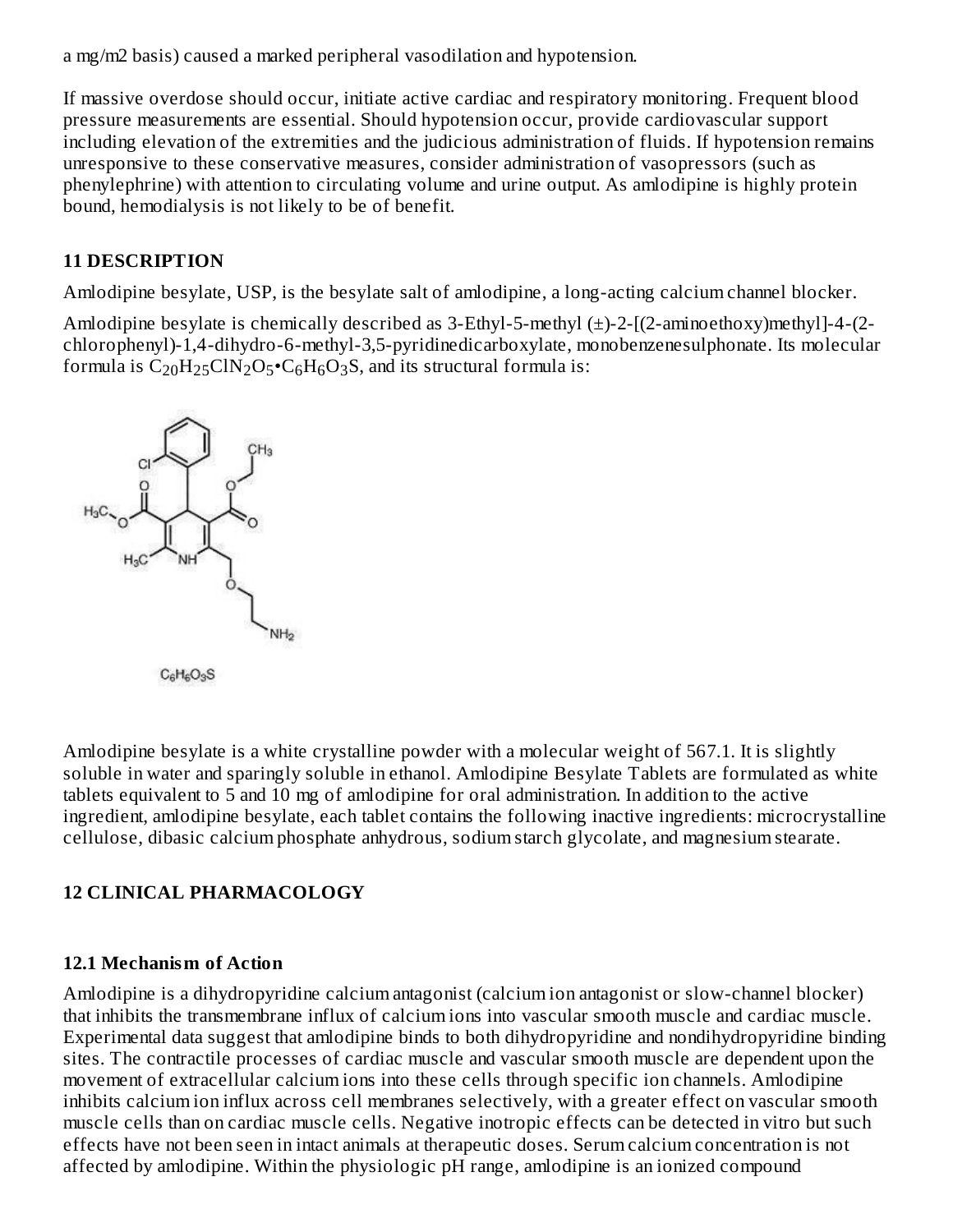(pKa=8.6), and its kinetic interaction with the calcium channel receptor is characterized by a gradual rate of association and dissociation with the receptor binding site, resulting in a gradual onset of effect.

Amlodipine is a peripheral arterial vasodilator that acts directly on vascular smooth muscle to cause a reduction in peripheral vascular resistance and reduction in blood pressure.

The precise mechanisms by which amlodipine relieves angina have not been fully delineated, but are thought to include the following:

Exertional Angina: In patients with exertional angina, amlodipine reduces the total peripheral resistance (afterload) against which the heart works and reduces the rate pressure product, and thus myocardial oxygen demand, at any given level of exercise.

Vasospastic Angina: amlodipine has been demonstrated to block constriction and restore blood flow in coronary arteries and arterioles in response to calcium, potassium epinephrine, serotonin, and thromboxane A2 analog in experimental animal models and in human coronary vessels *in vitro*. This inhibition of coronary spasm is responsible for the effectiveness of amlodipine in vasospastic (Prinzmetal's or variant) angina.

### **12.2 Pharmacodynamics**

Hemodynamics: Following administration of therapeutic doses to patients with hypertension, amlodipine produces vasodilation resulting in a reduction of supine and standing blood pressures. These decreases in blood pressure are not accompanied by a significant change in heart rate or plasma catecholamine levels with chronic dosing. Although the acute intravenous administration of amlodipine decreases arterial blood pressure and increases heart rate in hemodynamic studies of patients with chronic stable angina, chronic oral administration of amlodipine in clinical trials did not lead to clinically significant changes in heart rate or blood pressures in normotensive patients with angina.

With chronic once daily oral administration, antihypertensive effectiveness is maintained for at least 24 hours. Plasma concentrations correlate with effect in both young and elderly patients. The magnitude of reduction in blood pressure with amlodipine is also correlated with the height of pretreatment elevation; thus, individuals with moderate hypertension (diastolic pressure 105–114 mmHg) had about a 50% greater response than patients with mild hypertension (diastolic pressure 90–104 mmHg). Normotensive subjects experienced no clinically significant change in blood pressures (+1/–2 mmHg).

In hypertensive patients with normal renal function, therapeutic doses of amlodipine resulted in a decrease in renal vascular resistance and an increase in glomerular filtration rate and effective renal plasma flow without change in filtration fraction or proteinuria.

As with other calcium channel blockers, hemodynamic measurements of cardiac function at rest and during exercise (or pacing) in patients with normal ventricular function treated with amlodipine have generally demonstrated a small increase in cardiac index without significant influence on dP/dt or on left ventricular end diastolic pressure or volume. In hemodynamic studies, amlodipine has not been associated with a negative inotropic effect when administered in the therapeutic dose range to intact animals and man, even when coadministered with beta-blockers to man. Similar findings, however, have been observed in normal or well-compensated patients with heart failure with agents possessing significant negative inotropic effects.

Electrophysiologic Effects: Amlodipine does not change sinoatrial nodal function or atrioventricular conduction in intact animals or man. In patients with chronic stable angina, intravenous administration of 10 mg did not significantly alter A-H and H-V conduction and sinus node recovery time after pacing. Similar results were obtained in patients receiving amlodipine and concomitant beta-blockers. In clinical studies in which amlodipine was administered in combination with beta-blockers to patients with either hypertension or angina, no adverse effects on electrocardiographic parameters were observed. In clinical trials with angina patients alone, amlodipine therapy did not alter electrocardiographic intervals or produce higher degrees of AV blocks.

Drug interactions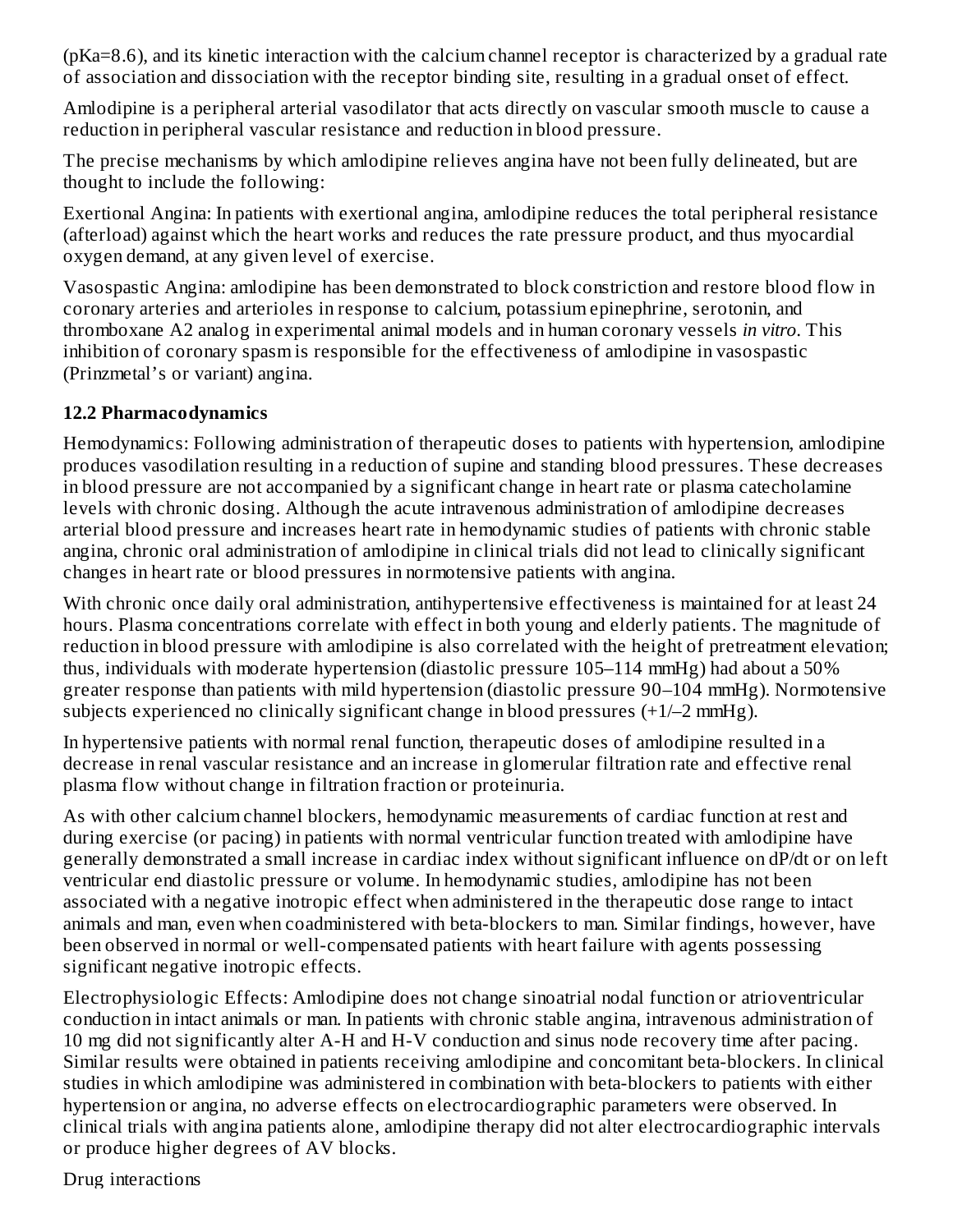*Sildenafil*: When amlodipine and sildenafil were used in combination, each agent independently exerted its own blood pressure lowering effect *[see Drug Interactions (7.1)]*.

### **12.3 Pharmacokinetics**

Drug interactions

After oral administration of therapeutic doses of amlodipine, absorption produces peak plasma concentrations between 6 and 12 hours. Absolute bioavailability has been estimated to be between 64 and 90%. The bioavailability of amlodipine is not altered by the presence of food.

Amlodipine is extensively (about 90%) converted to inactive metabolites via hepatic metabolism with 10% of the parent compound and 60% of the metabolites excreted in the urine. *Ex vivo* studies have shown that approximately 93% of the circulating drug is bound to plasma proteins in hypertensive patients. Elimination from the plasma is biphasic with a terminal elimination half-life of about 30–50 hours. Steady-state plasma levels of amlodipine are reached after 7 to 8 days of consecutive daily dosing.

The pharmacokinetics of amlodipine are not significantly influenced by renal impairment. Patients with renal failure may therefore receive the usual initial dose.

Elderly patients and patients with hepatic insufficiency have decreased clearance of amlodipine with a resulting increase in AUC of approximately 40–60%, and a lower initial dose may be required. A similar increase in AUC was observed in patients with moderate to severe heart failure.

### **Drug interactions**

In vitro data indicate that amlodipine has no effect on the human plasma protein binding of digoxin, phenytoin, warfarin, and indomethacin.

### Impact of other drugs on amlodipine

Coadministered cimetidine, magnesium-and aluminum hydroxide antacids, sildenafil, and grapefruit juice have no impact on the exposure to amlodipine.

*CYP3A inhibitors*: Coadministration of a 180 mg daily dose of diltiazem with 5 mg amlodipine in elderly hypertensive patients resulted in a 60% increase in amlodipine systemic exposure. Erythromycin coadministration in healthy volunteers did not significantly change amlodipine systemic exposure. However, strong inhibitors of CYP3A (e.g., itraconazole, clarithromycin) may increase the plasma concentrations of amlodipine to a greater extent *[see Drug Interactions (7.1)]*.

### Impact of amlodipine on other drugs

Coadministered amlodipine does not affect the exposure to atorvastatin, digoxin, ethanol and the warfarin prothrombin response time.

*Simvastatin*: Coadministration of multiple doses of 10 mg of amlodipine with 80 mg simvastatin resulted in a 77% increase in exposure to simvastatin compared to simvastatin alone *[see Drug Interactions (7.2)].*

*Cyclosporine*: A prospective study in renal transplant patients (N=11) showed on an average of 40% increase in trough cyclosporine levels when concomitantly treated with amlodipine *[see Drug Interactions (7.2)]*.

*Tacrolimus*: A prospective study in healthy Chinese volunteers (N=9) with CYP3A5 expressers showed a 2.5- to 4-fold increase in tacrolimus exposure when concomitantly administered with amlodipine compared to tacrolimus alone. This finding was not observed in CYP3A5 non-expressers ( $N= 6$ ). However, a 3-fold increase in plasma exposure to tacrolimus in a renal transplant patient (CYP3A5 nonexpresser) upon initiation of amlodipine for the treatment of post-transplant hypertension resulting in reduction of tacrolimus dose has been reported. Irrespective of the CYP3A5 genotype status, the possibility of an interaction cannot be excluded with these drugs *[see Drug Interactions (7.2)]*.

### **12.4 Pediatric Patients**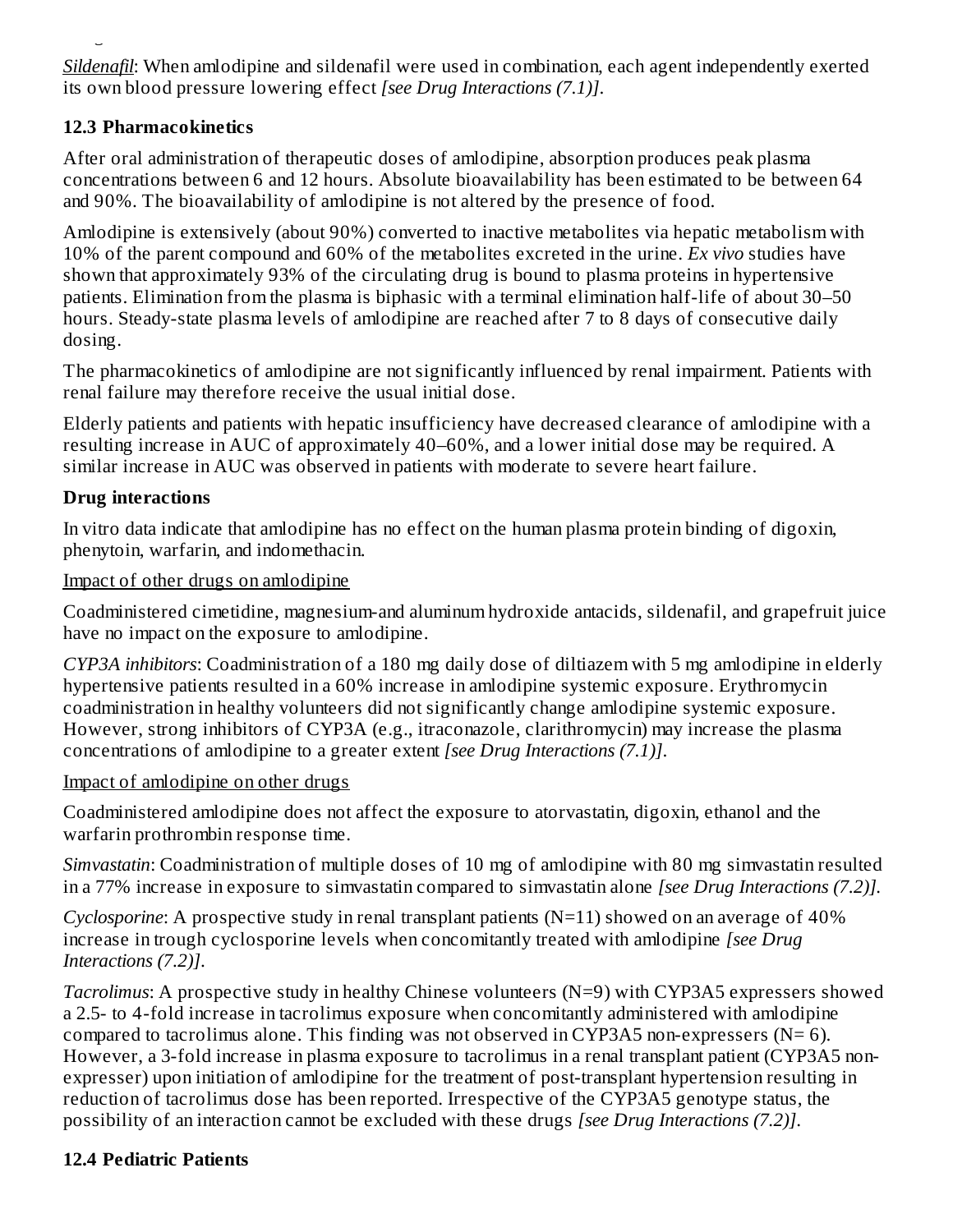Sixty-two hypertensive patients aged 6 to 17 years received doses of amlodipine between 1.25 mg and 20 mg. Weight-adjusted clearance and volume of distribution were similar to values in adults.

# **13 NONCLINICAL TOXICOLOGY**

### **13.1 Carcinogenesis, Mutagenesis, Impairment of Fertility**

Rats and mice treated with amlodipine maleate in the diet for up to two years, at concentrations calculated to provide daily dosage levels of 0.5, 1.25, and 2.5 amlodipine mg/kg/day, showed no evidence of a carcinogenic effect of the drug. For the mouse, the highest dose was, on a mg/m<sup>2</sup> basis, similar to the maximum recommended human dose of 10 mg amlodipine/day.<sup>3</sup> For the rat, the highest dose was, on a mg/m<sup>2</sup> basis, about twice the maximum recommended human dose.<sup>3</sup>

Mutagenicity studies conducted with amlodipine maleate revealed no drug related effects at either the gene or chromosome level.

There was no effect on the fertility of rats treated orally with amlodipine maleate (males for 64 days and females for 14 days prior to mating) at doses up to 10 mg amlodipine/kg/day (8 times the maximum recommended human dose<sup>3</sup> of 10 mg/day on a mg/m<sup>2</sup> basis).

 $^3$  Based on patient weight of 50 kg

### **14 CLINICAL STUDIES**

### **14.1 Effects in Hypertension**

#### **Adult Patients**

The antihypertensive efficacy of amlodipine has been demonstrated in a total of 15 double-blind, placebo-controlled, randomized studies involving 800 patients on amlodipine and 538 on placebo. Once daily administration produced statistically significant placebo-corrected reductions in supine and standing blood pressures at 24 hours postdose, averaging about 12/6 mmHg in the standing position and 13/7 mmHg in the supine position in patients with mild to moderate hypertension. Maintenance of the blood pressure effect over the 24-hour dosing interval was observed, with little difference in peak and trough effect. Tolerance was not demonstrated in patients studied for up to 1 year. The 3 parallel, fixed dose, dose response studies showed that the reduction in supine and standing blood pressures was dose-related within the recommended dosing range. Effects on diastolic pressure were similar in young and older patients. The effect on systolic pressure was greater in older patients, perhaps because of greater baseline systolic pressure. Effects were similar in black patients and in white patients.

### **Pediatric Patients**

Two hundred sixty-eight hypertensive patients aged 6 to 17 years were randomized first to amlodipine 2.5 or 5 mg once daily for 4 weeks and then randomized again to the same dose or to placebo for another 4 weeks. Patients receiving 2.5 mg or 5 mg at the end of 8 weeks had significantly lower systolic blood pressure than those secondarily randomized to placebo. The magnitude of the treatment effect is difficult to interpret, but it is probably less than 5 mmHg systolic on the 5 mg dose and 3.3 mmHg systolic on the 2.5 mg dose. Adverse events were similar to those seen in adults.

# **14.2 Effects in Chronic Stable Angina**

The effectiveness of 5 to 10 mg/day of amlodipine in exercise-induced angina has been evaluated in 8 placebo-controlled, double-blind clinical trials of up to 6 weeks duration involving 1,038 patients (684 amlodipine, 354 placebo) with chronic stable angina. In 5 of the 8 studies, significant increases in exercise time (bicycle or treadmill) were seen with the 10 mg dose. Increases in symptom-limited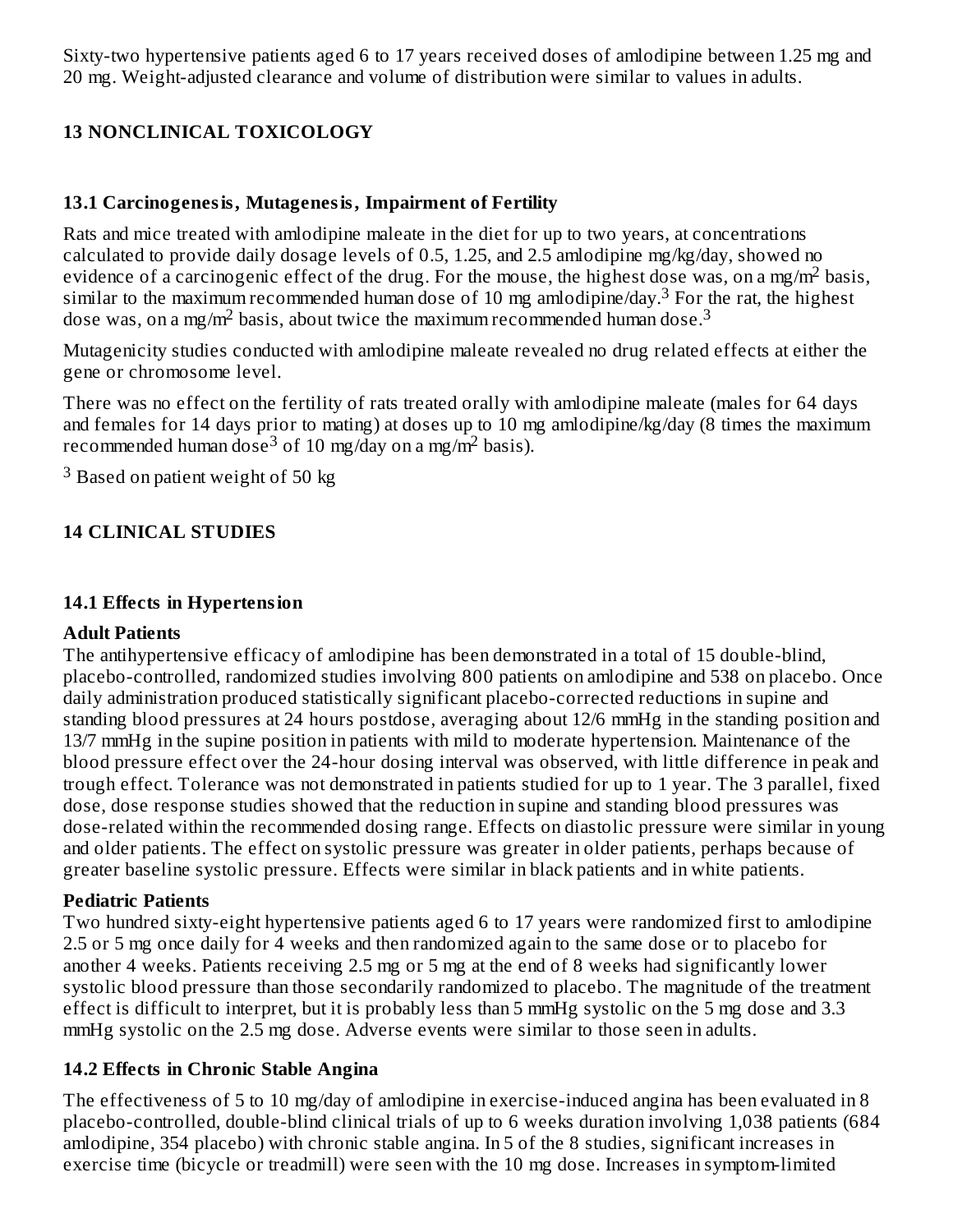exercise time averaged 12.8% (63 sec) for amlodipine 10 mg, and averaged 7.9% (38 sec) for amlodipine 5 mg. Amlodipine 10 mg also increased time to 1 mm ST segment deviation in several studies and decreased angina attack rate. The sustained efficacy of amlodipine in angina patients has been demonstrated over long-term dosing. In patients with angina, there were no clinically significant reductions in blood pressures (4/1 mmHg) or changes in heart rate (+0.3 bpm).

# **14.3 Effects in Vasospastic Angina**

In a double-blind, placebo-controlled clinical trial of 4 weeks duration in 50 patients, amlodipine therapy decreased attacks by approximately 4/week compared with a placebo decrease of approximately  $1$ /week (p $0.01$ ). Two of 23 amlodipine and 7 of 27 placebo patients discontinued from the study due to lack of clinical improvement.

# **14.4 Effects in Documented Coronary Artery Dis eas e**

In PREVENT, 825 patients with angiographically documented coronary artery disease were randomized to amlodipine (5 to 10 mg once daily) or placebo and followed for 3 years. Although the study did not show significance on the primary objective of change in coronary luminal diameter as assessed by quantitative coronary angiography, the data suggested a favorable outcome with respect to fewer hospitalizations for angina and revascularization procedures in patients with CAD.

CAMELOT enrolled 1,318 patients with CAD recently documented by angiography, without left main coronary disease and without heart failure or an ejection fraction <40%. Patients (76% males, 89% Caucasian, 93% enrolled at U.S. sites, 89% with a history of angina, 52% without PCI, 4% with PCI and no stent, and 44% with a stent) were randomized to double-blind treatment with either amlodipine (5 to 10 mg once daily) or placebo in addition to standard care that included aspirin (89%), statins (83%), beta-blockers (74%), nitroglycerin (50%), anti-coagulants (40%), and diuretics (32%), but excluded other calcium channel blockers. The mean duration of follow-up was 19 months. The primary endpoint was the time to first occurrence of one of the following events: hospitalization for angina pectoris, coronary revascularization, myocardial infarction, cardiovascular death, resuscitated cardiac arrest, hospitalization for heart failure, stroke/TIA, or peripheral vascular disease. A total of 110 (16.6%) and 151 (23.1%) first events occurred in the amlodipine and placebo groups, respectively, for a hazard ratio of 0.691 (95% CI: 0.540–0.884,  $p = 0.003$ ). The primary endpoint is summarized in Figure 1 below. The outcome of this study was largely derived from the prevention of hospitalizations for angina and the prevention of revascularization procedures (see Table 1). Effects in various subgroups are shown in Figure 2.

In an angiographic substudy (n=274) conducted within CAMELOT, there was no significant difference between amlodipine and placebo on the change of atheroma volume in the coronary artery as assessed by intravascular ultrasound.

#### **Figure 1 - Kaplan-Meier Analysis of Composite Clinical Outcomes for Amlodipine versus Placebo**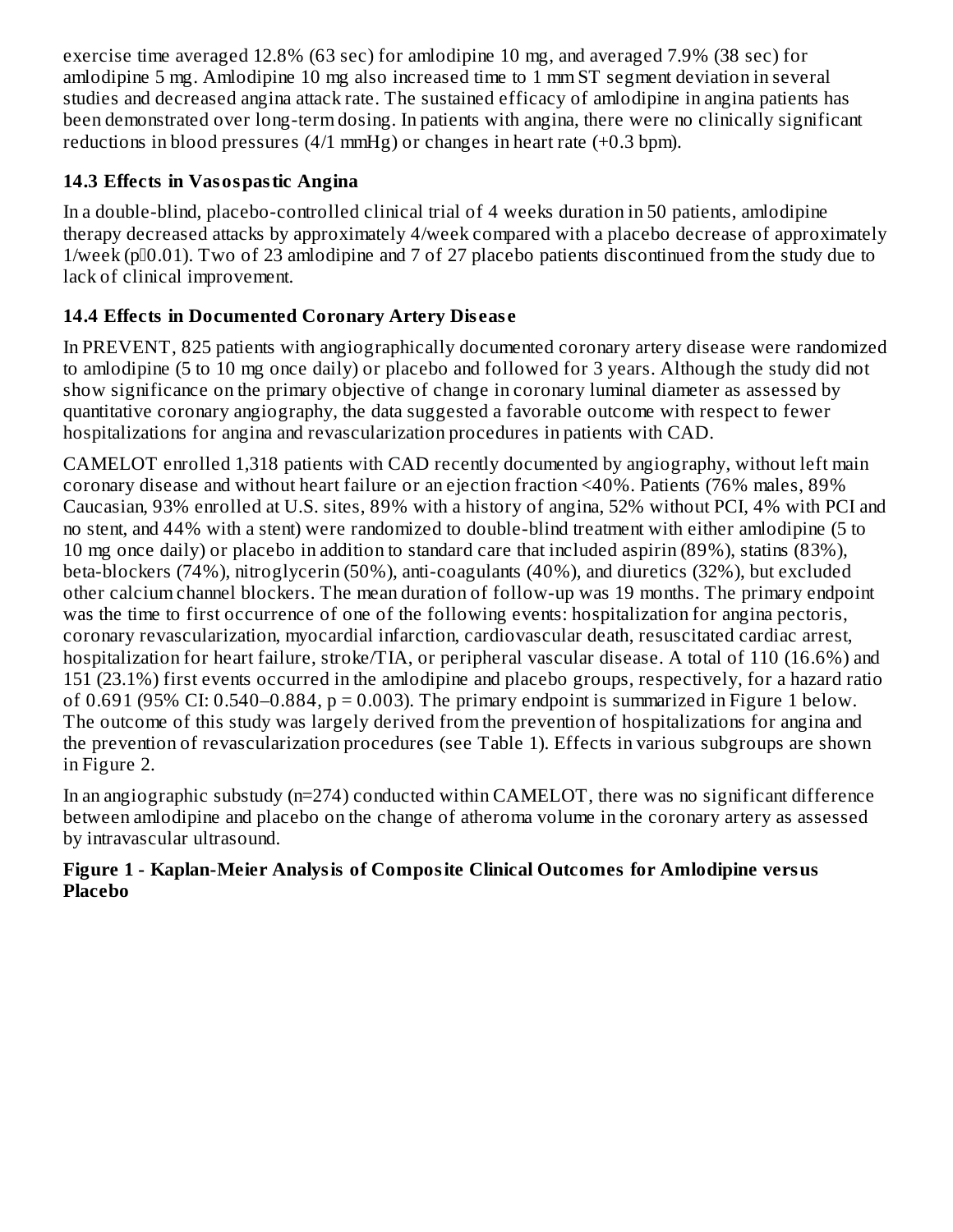

**Figure 2 – Effects on Primary Endpoint of Amlodipine versus Placebo across Sub-Groups**

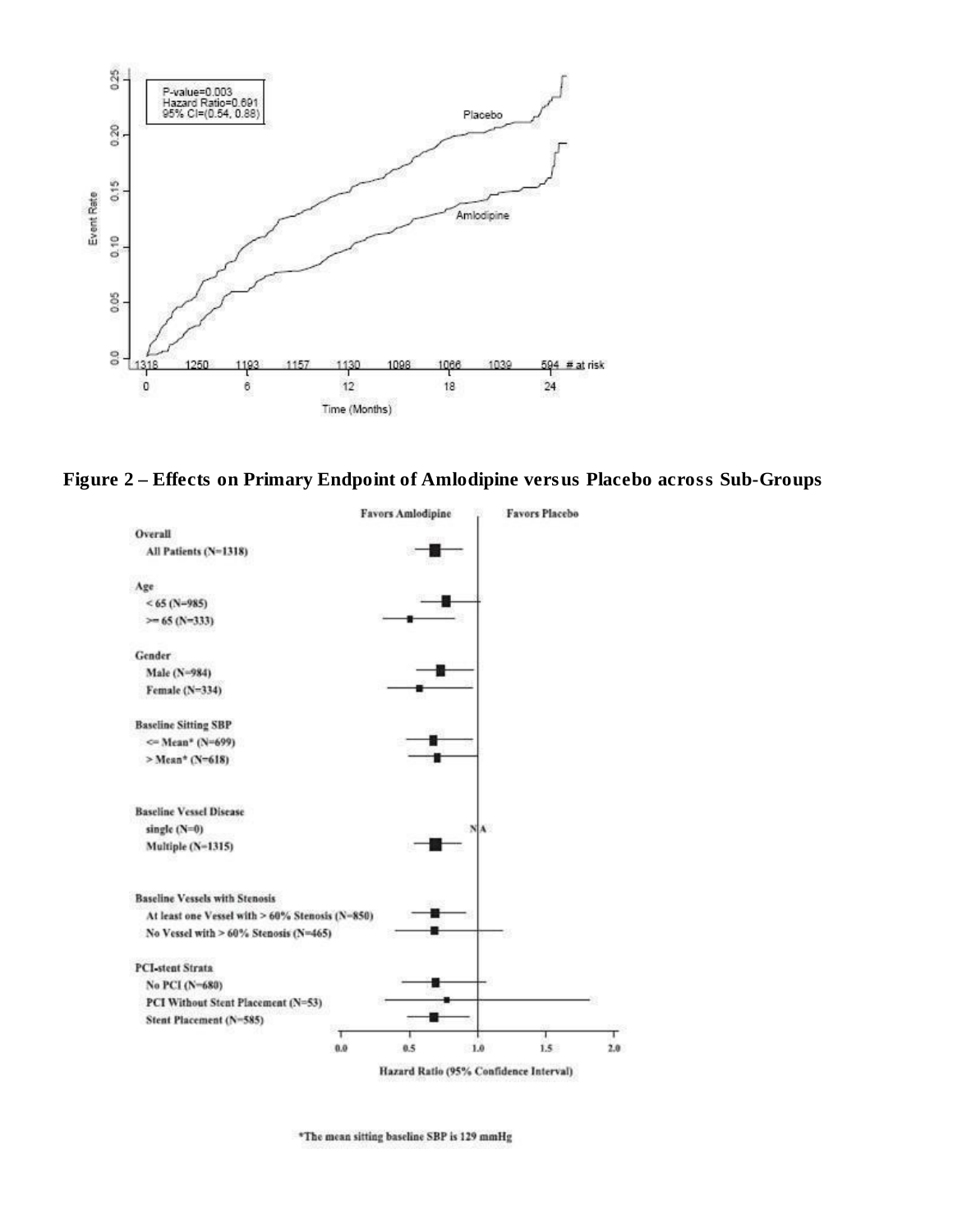Table 1 below summarizes the significant composite endpoint and clinical outcomes from the composites of the primary endpoint. The other components of the primary endpoint including cardiovascular death, resuscitated cardiac arrest, myocardial infarction, hospitalization for heart failure, stroke/TIA, or peripheral vascular disease did not demonstrate a significant difference between amlodipine and placebo.

| <b>Clinical Outcomes</b><br>N(%        | <b>Amlodipine</b><br>$(N=663)$ | <b>Placebo</b><br>$(N=655)$ | <b>Risk Reduction</b><br>(p-value) |
|----------------------------------------|--------------------------------|-----------------------------|------------------------------------|
| <b>Composite CV</b><br><b>Endpoint</b> | <b>110</b><br>(16.6)           | 151<br>(23.1)               | 31%<br>(0.003)                     |
| Hospitalization for                    |                                |                             |                                    |
| AnginaTotal                            | 51                             | 84                          | 42%                                |
| patients with these<br>events*         | (7.7)                          | (12.8)                      | (0.002)                            |
| Coronary                               | 78                             | 103                         | 27%                                |
| Revascularization*                     | (11.8)                         | (15.7)                      | (0.033)                            |

\* Total patients with these events

#### **14.5 Studies in Patients with Heart Failure**

Amlodipine has been compared to placebo in four 8 to12 week studies of patients with NYHA Class II/III heart failure, involving a total of 697 patients. In these studies, there was no evidence of worsened heart failure based on measures of exercise tolerance, NYHA classification, symptoms, or left ventricular ejection fraction. In a long-term (follow-up at least 6 months, mean 13.8 months) placebocontrolled mortality/morbidity study of amlodipine 5 to 10 mg in 1,153 patients with NYHA Classes III (n=931) or IV (n=222) heart failure on stable doses of diuretics, digoxin, and ACE inhibitors, amlodipine had no effect on the primary endpoint of the study which was the combined endpoint of allcause mortality and cardiac morbidity (as defined by life-threatening arrhythmia, acute myocardial infarction, or hospitalization for worsened heart failure), or on NYHA classification, or symptoms of heart failure. Total combined all-cause mortality and cardiac morbidity events were 222/571 (39%) for patients on amlodipine and 246/583 (42%) for patients on placebo; the cardiac morbid events represented about 25% of the endpoints in the study.

Another study (PRAISE-2) randomized patients with NYHA Class III (80%) or IV (20%) heart failure without clinical symptoms or objective evidence of underlying ischemic disease, on stable doses of ACE inhibitors (99%), digitalis (99%), and diuretics (99%), to placebo (n=827) or amlodipine (n=827) and followed them for a mean of 33 months. There was no statistically significant difference between amlodipine and placebo in the primary endpoint of all-cause mortality (95% confidence limits from 8% reduction to 29% increase on amlodipine). With amlodipine there were more reports of pulmonary edema.

### **16 HOW SUPPLIED/STORAGE AND HANDLING**

### **2.5 mg Tablets**

Amlodipine Besylate Tablets USP, 2.5 mg (amlodipine besylate USP equivalent to 2.5 mg of amlodipine per tablet) are supplied as white, round, flat face beveled edge tablets debossed "V" on one side and ''20'' on the other side and supplied as follows

NDC 69150-113-90 Bottle of 90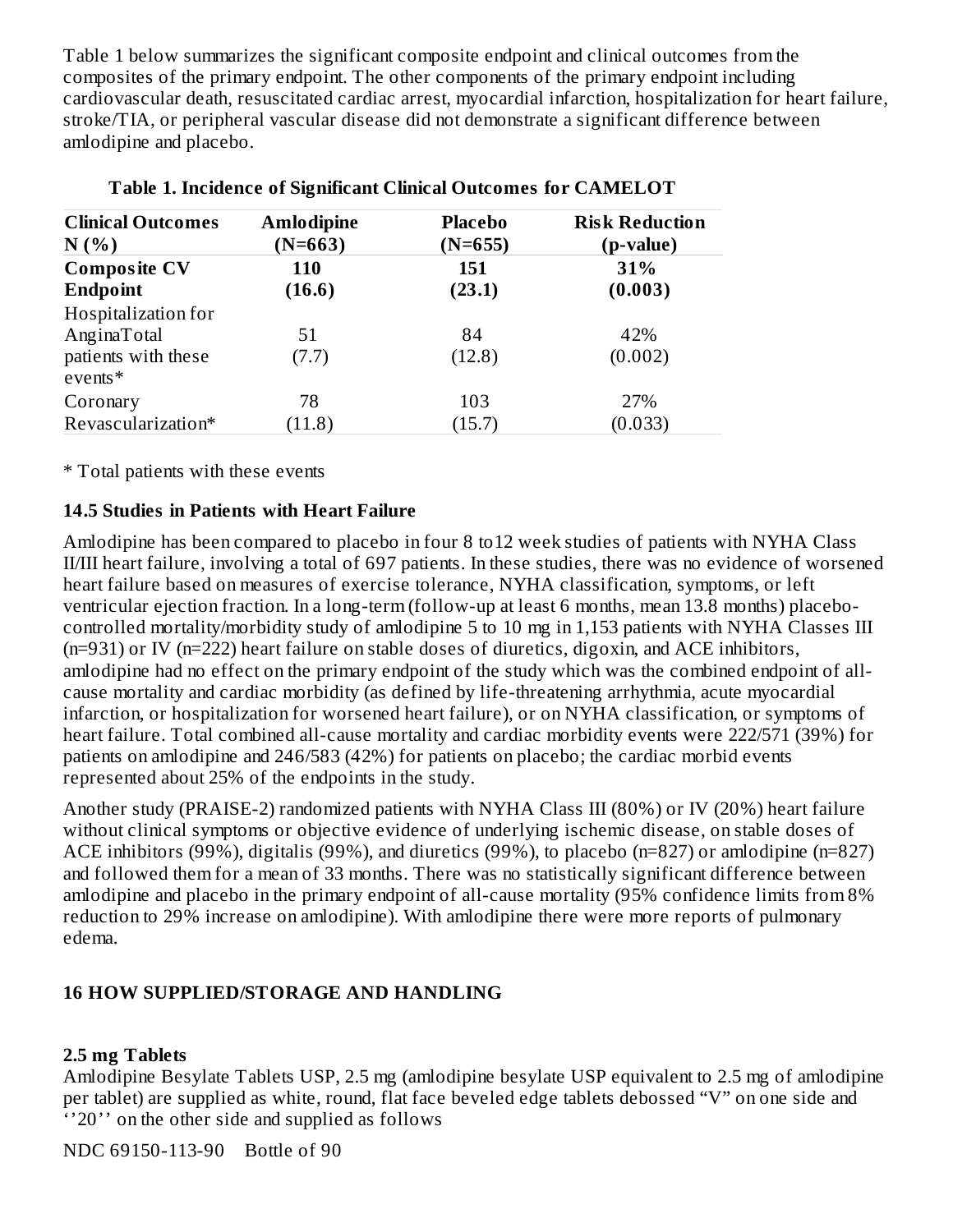NDC 69150-113-03 Bottle of 300 NDC 69150-113-05 Bottle of 500 NDC 69150-113-10 Bottle of 1000

#### **5 mg Tablets**

Amlodipine Besylate Tablets USP, 5 mg (amlodipine besylate USP equivalent to 5 mg of amlodipine per tablet) are supplied as white, round, flat face beveled edge tablets debossed "V" on one side and ''21'' on the other side and supplied as follows:

NDC 69150-114-90 Bottle of 90 NDC 69150-114-03 Bottle of 300 NDC 69150-114-05 Bottle of 500 NDC 69150-114-10 Bottle of 1000

#### **10 mg Tablets**

Amlodipine Besylate Tablets USP, 10 mg (amlodipine besylate USP equivalent to 10 mg of amlodipine per tablet) are supplied as white, round, flat face beveled edge tablets debossed " 22 " on one side and plain on the other side and supplied as follows:

NDC 69150-115-90 Bottle of 90 NDC 69150-115-03 Bottle of 300 NDC 69150-115-05 Bottle of 500 NDC 69150-115-10 Bottle of 1000

#### **Storage**

Store at 20° to 25°C (68° to 77°F) [See USP Controlled Room Temperature]and dispense in tight, lightresistant containers (USP).

#### **Manufactured for and Distributed By:**

Biomes Pharmaceuticals USA, 2350 Port Lansing Road, Suite 1 Lansing MI 48906, USA.

#### **PATIENT INFORMATION LEAFLET Amlodipine Besylate Tablets, USP**

#### **Rx Only**

Read this information carefully before you start taking amlodipine besylate tablets and each time you refill your prescription. There may be new information. This information does not replace talking with your doctor. If you have any questions about amlodipine besylate tablets, ask your doctor. Your doctor will know if amlodipine besylate tablets are right for you.

#### **What is amlodipine besylate tablets?**

Amlodipine is a type of medicine known as a calcium channel blocker (CCB).It is used to treat high blood pressure (hypertension) and a type of chest pain called angina. It can be used by itself or with other medicines to treat these conditions.

#### **High Blood Pressure (hypertension)**

High blood pressure comes from blood pushing too hard against your blood vessels. Amlodipine relaxes your blood vessels, which lets your blood flow more easily and helps lower your blood pressure. Drugs that lower blood pressure lower your risk of having a stroke or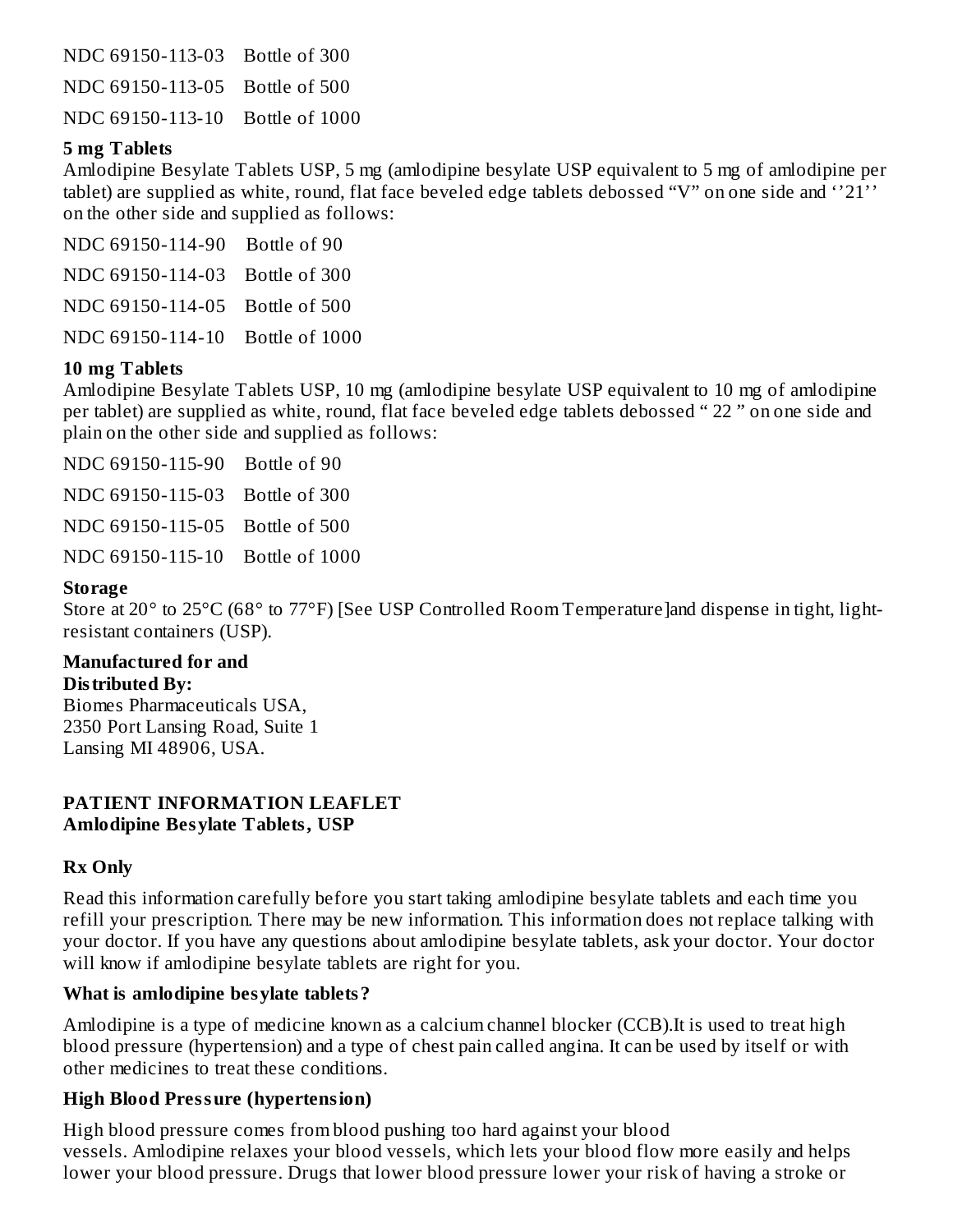### heart attack.

### **Angina**

Angina is a pain or discomfort that keeps coming back when part of your heart does not get enough blood. Angina feels like a pressing or squeezing pain, usually in your chest under the breastbone. Sometimes you can feel it in your shoulders, arms, neck, jaws, or back. Amlodipine can relieve this pain.

### **Who should not us e amlodipine besylate tablets?**

Do not use amlodipine besylate tablets if you are allergic to amlodipine (the active ingredient in amlodipine besylate tablets), or to the inactive ingredients. Your doctor or pharmacist can give you a list of these ingredients.

# **What should I tell my doctor before taking amlodipine besylate tablets?**

Tell your doctor about any prescription and non-prescription medicines you are taking, including natural or herbal remedies. Tell your doctor if you:

- ever had heart disease
- ever had liver problems

• are pregnant, or plan to become pregnant. Your doctor will decide if amlodipine besylate tablets is the best treatment for you.

• are breastfeeding. Do not breastfeed while taking amlodipine besylate tablets. You can stop breastfeeding or take a different medicine.

# **How should I take amlodipine besylate tablets?**

• Take amlodipine besylate tablets once a day, with or without food.

• It may be easier to take your dose if you do it at the same time every day, such as with breakfast or dinner, or at bed time. Do not take more than one dose of amlodipine besylate tablets at a time.

• If you miss a dose, take it as soon as you remember. Do not take amlodipine besylate tablets if it has been more than12 hours since you missed your last dose. Wait and take the next dose at your regular time.

• Other medicines: You can use nitroglycerin and amlodipine besylate tablets together. If you take nitroglycerin for angina, don't stop tak ing it while you are taking amlodipine besylate tablets.

• While you are taking amlodipine besylate tablets, do not stop taking your other prescription medicines, including any other blood pressure medicines, without talking to your doctor.

• If you took too much amlodipine besylate tablets, call your doctor or Poison Control Center, or go to the nearest hospital emergency room right away.

# **What should I avoid while taking amlodipine besylate tablets?**

• **Do not** breastfeed. It is not known if amlodipine besylate will pass through your milk.

• **Do not** start any new prescription or non-prescription medicines or supplements, unless you check with your doctor first.

### **What are the possible side effects of amlodipine besylate tablets?**

Amlodipine besylate tablets may cause the following side effects. Most side effects are mild or moderate:

- swelling of your legs or ankles
- tiredness, extreme sleepiness
- stomach pain, nausea
- dizziness
- flushing (hot or warm feeling in your face)
- arrhythmia (irregular heartbeat)
- heart palpitations (very fast heartbeat)
- muscle rigidity, tremor and/or abnormal muscle movement

It is rare, but when you first start taking amlodipine besylate tablets or increase your dose, you may have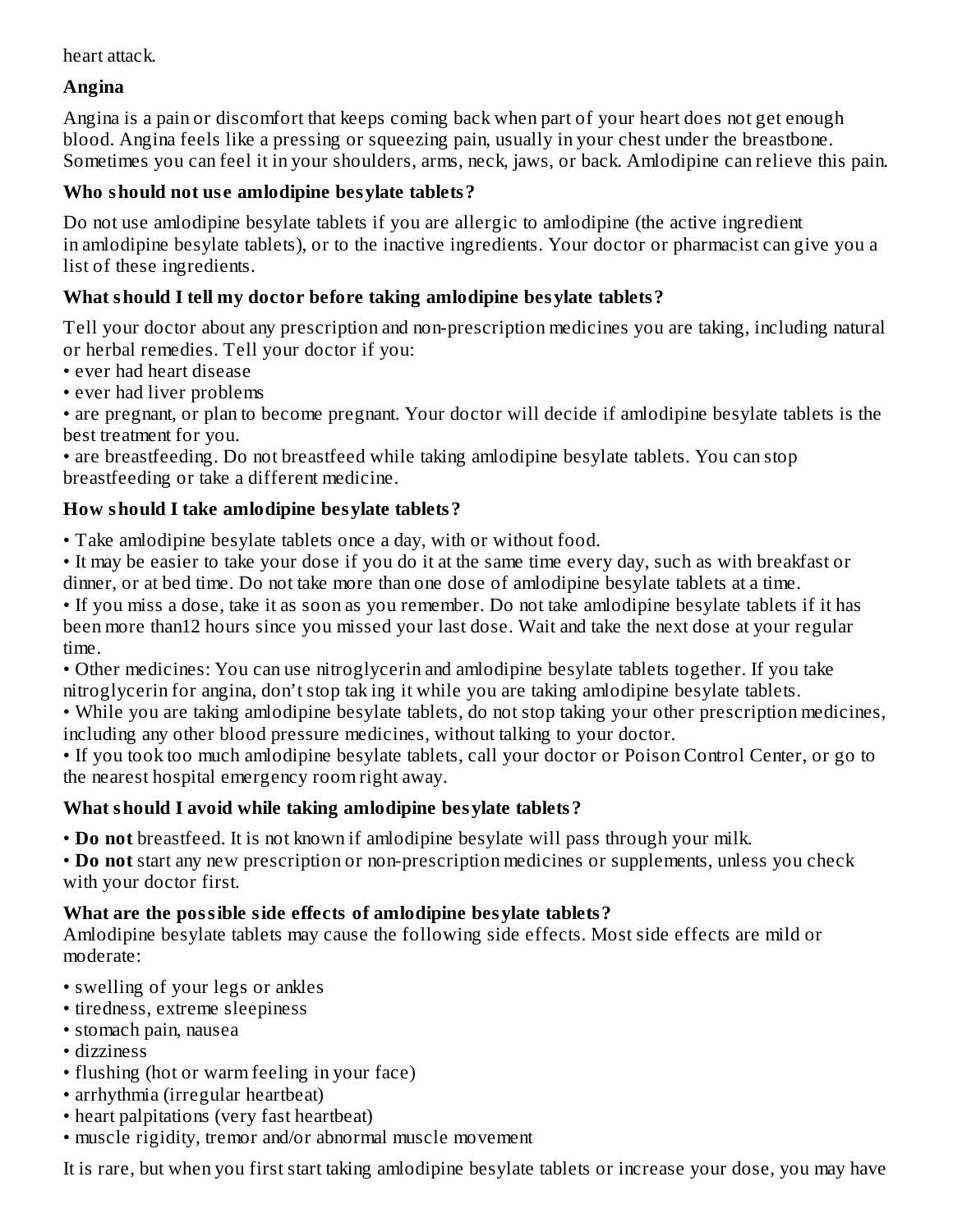a heart attack or your angina may get worse. If that happens, call your doctor right away or go directly to a hospital emergency room.

Tell your doctor if you are concerned about any side effects you experience. These are not all the possible side effects of amlodipine. For a complete list, ask your doctor or pharmacist.

### **How do I store amlodipine besylate tablets?**

Keep amlodipine besylate tablets away from children. Store at 20°-25°C (68°-77°F) [See USP Controlled Room Temperature]. Keep amlodipine besylate tablets out of the light. Do not store in the bathroom. Keep amlodipine besylate tablets in a dry place.

### **General advice about amlodipine besylate tablets**

Sometimes, doctors will prescribe a medicine for a condition that is not written in the patient information leaflets. Only use amlodipine besylate tablets the way your doctor told you to. Do not give amlodipine besylate tablets to other people, even if they have the same symptoms you have. It may harm them.

You can ask your pharmacist or doctor for information about amlodipine besylate tablets, or you can call Biomes USA at 877-300-0233

Manufactured By : China Resources Saike Pharmaceutical Co., Ltd. No. 3, Jinghai 7th Street, Tongzhou District, Beijing, China

#### **Manufactured for and distributed by: Biomes Pharmaceuticals LLC 2350 Port Lansing Road Suite 1 Lansing, MI 48906**

(PIL 72000086-00; Revised:04/2015)

72000085-00

# **PRINCIPAL DISPLAY PANEL - 2.5 mg - 90 Tablets Bottle**

#### **NDC 69150-113-90**

**Amlodipine Besylate** Tablets, USP 2.5 mg

Rx only

90 count

### **BIOMES**

Rev. 06/2018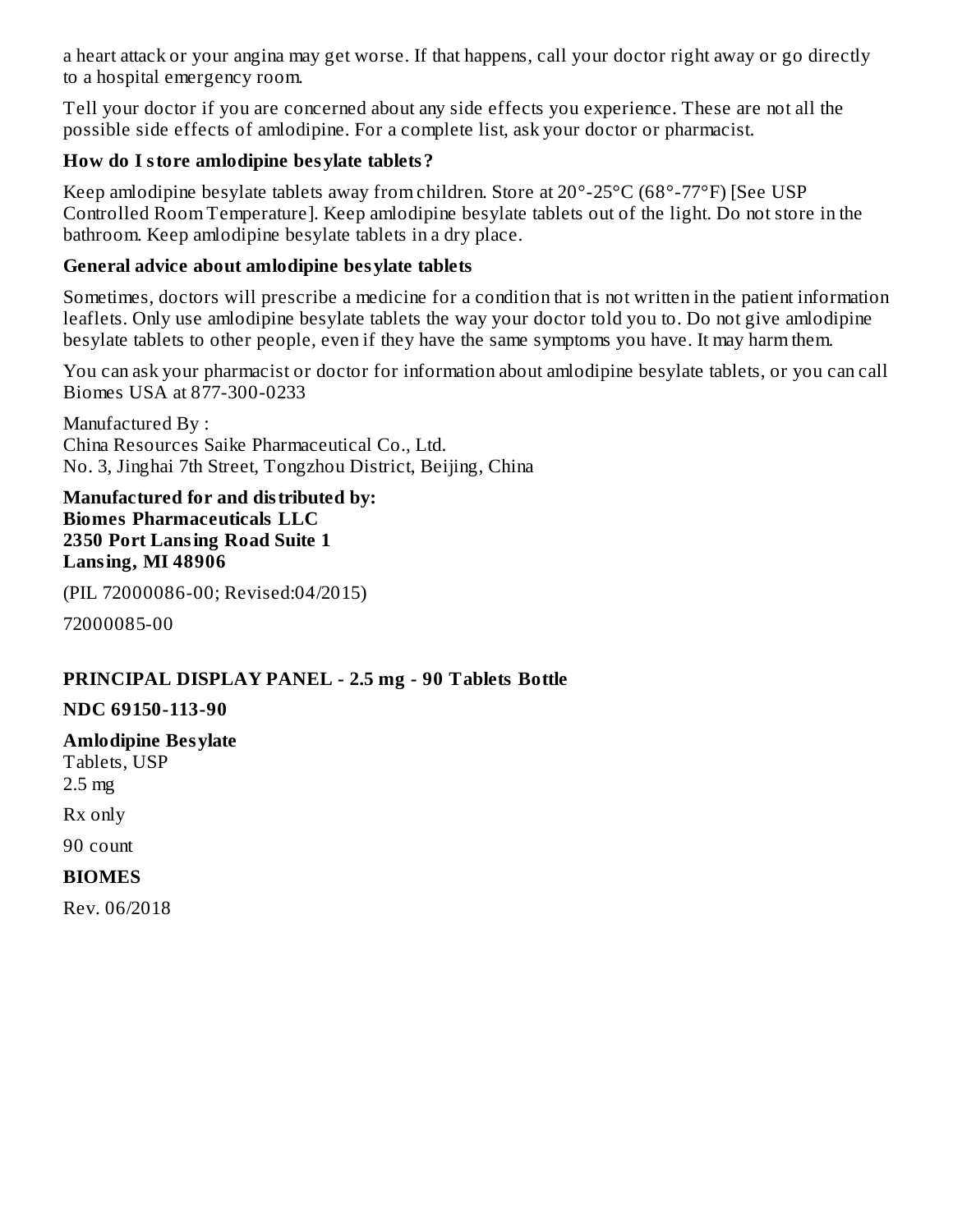

#### **PRINCIPAL DISPLAY PANEL - 5 mg - 90 Tablets Bottle**

#### **NDC 69150-114-90**

#### **Amlodipine Besylate**

Tablets, USP 5 mg

Rx only

90 count

#### **BIOMES**

Rev. 06/2018



#### **PRINCIPAL DISPLAY PANEL - 10 mg - 90 Tablets Bottle**

#### **NDC 69150-115-90**

**Amlodipine Besylate**

Tablets, USP 10 mg

Rx only

90 count

#### **BIOMES**

Rev. 06/2018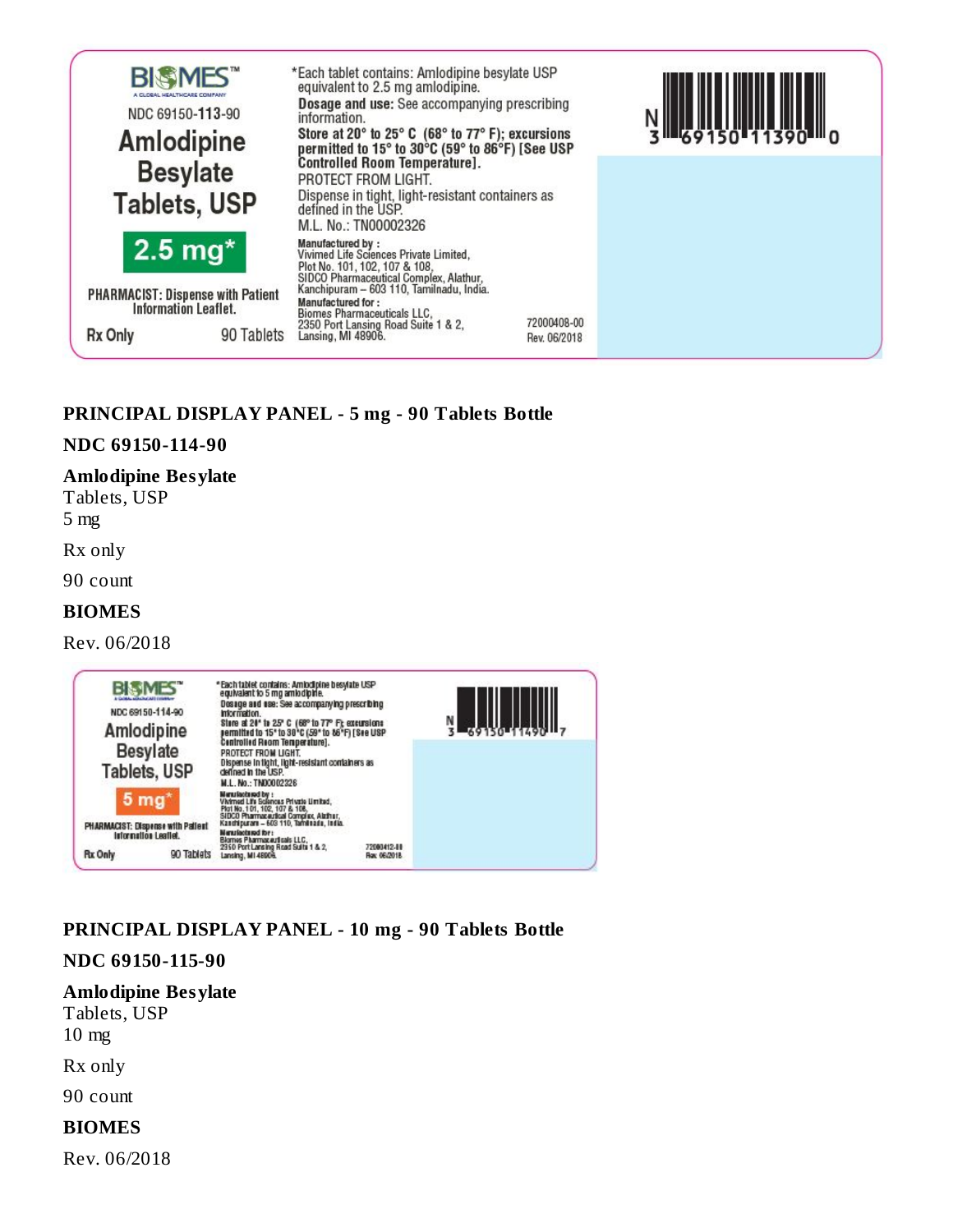

**4** NDC:69150-113-05 500 in 1 BOTTLE; Type 0: Not a Combination Product 07/25/2018

| <b>AMLODIPINE BESYLATE</b><br>amlodipine besylate tablet |                                                               |                                                                  |                            |                                                                       |            |                             |               |                           |
|----------------------------------------------------------|---------------------------------------------------------------|------------------------------------------------------------------|----------------------------|-----------------------------------------------------------------------|------------|-----------------------------|---------------|---------------------------|
|                                                          |                                                               |                                                                  |                            |                                                                       |            |                             |               |                           |
|                                                          | <b>Product Information</b>                                    |                                                                  |                            |                                                                       |            |                             |               |                           |
|                                                          | Product Type<br>HUMAN PRESCRIPTION DRUG<br>Item Code (Source) |                                                                  |                            |                                                                       |            |                             | NDC:69150-113 |                           |
|                                                          | <b>Route of Administration</b>                                |                                                                  | ORAL                       |                                                                       |            |                             |               |                           |
|                                                          |                                                               |                                                                  |                            |                                                                       |            |                             |               |                           |
|                                                          | <b>Active Ingredient/Active Moiety</b>                        |                                                                  |                            |                                                                       |            |                             |               |                           |
|                                                          |                                                               |                                                                  | <b>Ingredient Name</b>     |                                                                       |            | <b>Basis of Strength</b>    |               | Strength                  |
|                                                          |                                                               |                                                                  |                            | Amlodipine Besylate (UNII: 864V2Q084H) (Amlodipine - UNII:1J444QC288) |            | Amlo dipine                 |               | 2.5 <sub>mg</sub>         |
|                                                          |                                                               |                                                                  |                            |                                                                       |            |                             |               |                           |
|                                                          | <b>Inactive Ingredients</b>                                   |                                                                  |                            |                                                                       |            |                             |               |                           |
|                                                          |                                                               |                                                                  |                            | <b>Ingredient Name</b>                                                |            |                             |               | Strength                  |
|                                                          | ANHYDROUS DIBASIC CALCIUM PHOSPHATE (UNII: L11K75P92J)        |                                                                  |                            |                                                                       |            |                             |               |                           |
|                                                          | CELLULOSE, MICRO CRYSTALLINE (UNII: OP1R32D61U)               |                                                                  |                            |                                                                       |            |                             |               |                           |
|                                                          | sodium starch glycolate type A potato (UNII: 5856J3G2A2)      |                                                                  |                            |                                                                       |            |                             |               |                           |
|                                                          | <b>SILICON DIO XIDE (UNII: ETJ7Z6 XBU4)</b>                   |                                                                  |                            |                                                                       |            |                             |               |                           |
|                                                          | <b>STEARIC ACID (UNII: 4ELV7Z65AP)</b>                        |                                                                  |                            |                                                                       |            |                             |               |                           |
|                                                          | magnesium stearate (UNII: 70097M6I30)                         |                                                                  |                            |                                                                       |            |                             |               |                           |
|                                                          |                                                               |                                                                  |                            |                                                                       |            |                             |               |                           |
|                                                          |                                                               |                                                                  |                            |                                                                       |            |                             |               |                           |
|                                                          | <b>Product Characteristics</b>                                |                                                                  |                            |                                                                       |            |                             |               |                           |
|                                                          | Color                                                         |                                                                  | white                      | <b>Score</b>                                                          |            |                             | no score      |                           |
| <b>ROUND</b><br><b>Shape</b>                             |                                                               |                                                                  | <b>Size</b>                |                                                                       |            | 6mm                         |               |                           |
| <b>Flavor</b><br><b>Imprint Code</b><br>v;20             |                                                               |                                                                  |                            |                                                                       |            |                             |               |                           |
|                                                          | <b>Contains</b>                                               |                                                                  |                            |                                                                       |            |                             |               |                           |
|                                                          |                                                               |                                                                  |                            |                                                                       |            |                             |               |                           |
|                                                          | Packaging                                                     |                                                                  |                            |                                                                       |            |                             |               |                           |
| #                                                        | <b>Item Code</b>                                              |                                                                  | <b>Package Description</b> |                                                                       |            | <b>Marketing Start Date</b> |               | <b>Marketing End Date</b> |
|                                                          | 1 NDC:69150-113-01                                            |                                                                  |                            | 100 in 1 BOTTLE; Type 0: Not a Combination Product                    | 04/15/2011 |                             | 04/01/2018    |                           |
|                                                          | 2 NDC:69150-113-90                                            |                                                                  |                            | 90 in 1 BOTTLE; Type 0: Not a Combination Product                     | 07/25/2018 |                             |               |                           |
|                                                          | 3 NDC:69150-113-03                                            | 300 in 1 BOTTLE; Type 0: Not a Combination Product<br>07/25/2018 |                            |                                                                       |            |                             |               |                           |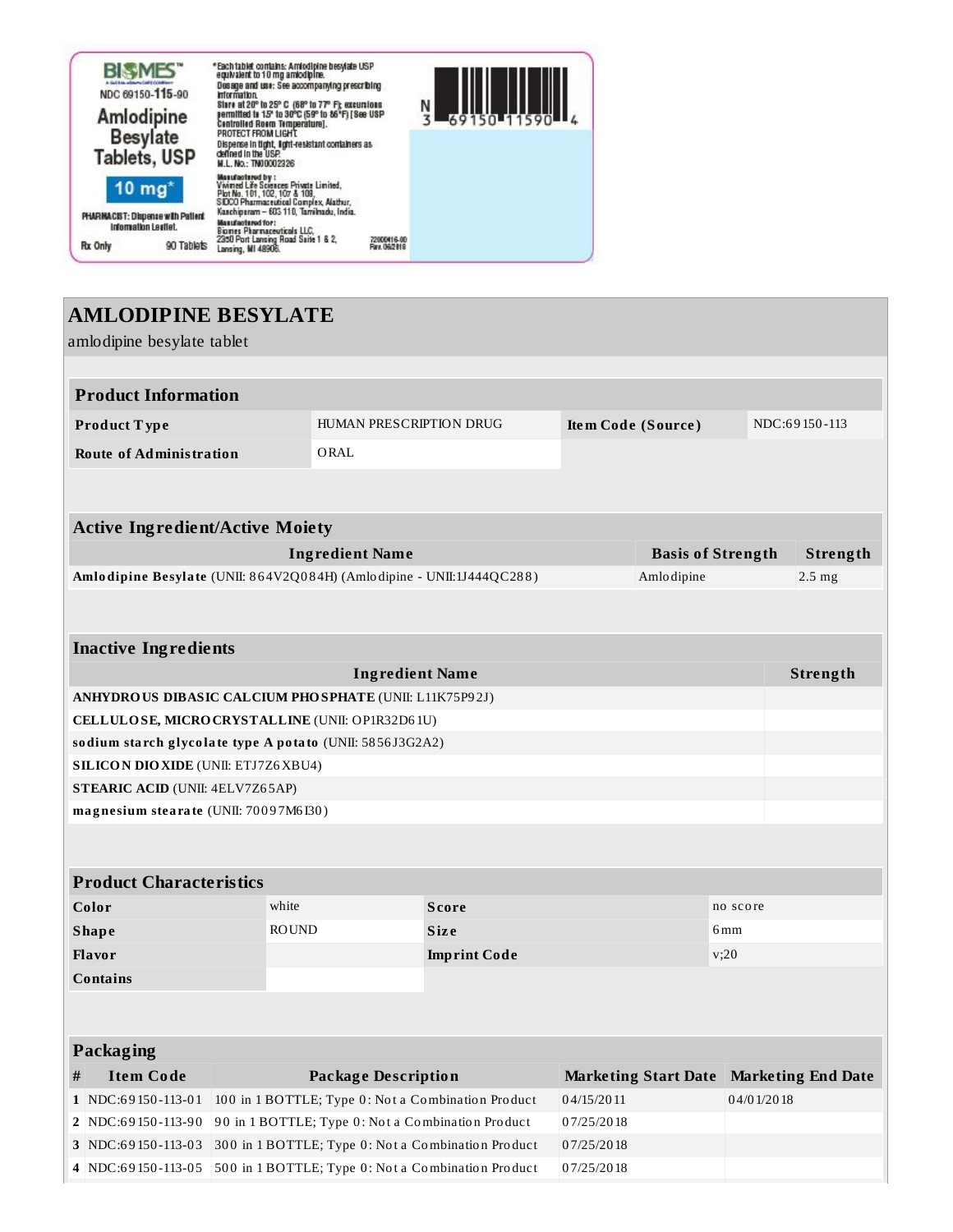| <b>Marketing Information</b>                                                                                                                |              |                            |                                                    |                    |                             |            |                                           |
|---------------------------------------------------------------------------------------------------------------------------------------------|--------------|----------------------------|----------------------------------------------------|--------------------|-----------------------------|------------|-------------------------------------------|
| <b>Marketing Category</b>                                                                                                                   |              |                            | <b>Application Number or Monograph Citation</b>    |                    | <b>Marketing Start Date</b> |            | <b>Marketing End Date</b>                 |
| <b>ANDA</b>                                                                                                                                 | ANDA077516   |                            |                                                    | 04/15/2011         |                             |            |                                           |
|                                                                                                                                             |              |                            |                                                    |                    |                             |            |                                           |
|                                                                                                                                             |              |                            |                                                    |                    |                             |            |                                           |
| <b>AMLODIPINE BESYLATE</b>                                                                                                                  |              |                            |                                                    |                    |                             |            |                                           |
| amlodipine besylate tablet                                                                                                                  |              |                            |                                                    |                    |                             |            |                                           |
| <b>Product Information</b>                                                                                                                  |              |                            |                                                    |                    |                             |            |                                           |
| Product Type                                                                                                                                |              | HUMAN PRESCRIPTION DRUG    |                                                    | Item Code (Source) |                             |            | NDC:69150-114                             |
| <b>Route of Administration</b>                                                                                                              |              | ORAL                       |                                                    |                    |                             |            |                                           |
|                                                                                                                                             |              |                            |                                                    |                    |                             |            |                                           |
|                                                                                                                                             |              |                            |                                                    |                    |                             |            |                                           |
| <b>Active Ingredient/Active Moiety</b>                                                                                                      |              |                            |                                                    |                    |                             |            |                                           |
|                                                                                                                                             |              | <b>Ingredient Name</b>     |                                                    |                    | <b>Basis of Strength</b>    |            | Strength                                  |
| Amlodipine Besylate (UNII: 864V2Q084H) (Amlodipine - UNII:1J444QC288)                                                                       |              |                            |                                                    |                    | Amlo dipine                 |            | 5 <sub>mg</sub>                           |
|                                                                                                                                             |              |                            |                                                    |                    |                             |            |                                           |
|                                                                                                                                             |              |                            |                                                    |                    |                             |            |                                           |
| <b>Inactive Ingredients</b>                                                                                                                 |              |                            |                                                    |                    |                             |            |                                           |
|                                                                                                                                             |              | <b>Ingredient Name</b>     |                                                    |                    |                             |            | Strength                                  |
| ANHYDROUS DIBASIC CALCIUM PHOSPHATE (UNII: L11K75P92J)                                                                                      |              |                            |                                                    |                    |                             |            |                                           |
| CELLULOSE, MICRO CRYSTALLINE (UNII: OP1R32D61U)                                                                                             |              |                            |                                                    |                    |                             |            |                                           |
| sodium starch glycolate type A potato (UNII: 5856J3G2A2)                                                                                    |              |                            |                                                    |                    |                             |            |                                           |
| <b>SILICON DIO XIDE (UNII: ETJ7Z6 XBU4)</b>                                                                                                 |              |                            |                                                    |                    |                             |            |                                           |
| <b>STEARIC ACID (UNII: 4ELV7Z65AP)</b>                                                                                                      |              |                            |                                                    |                    |                             |            |                                           |
| magnesium stearate (UNII: 70097M6I30)                                                                                                       |              |                            |                                                    |                    |                             |            |                                           |
|                                                                                                                                             |              |                            |                                                    |                    |                             |            |                                           |
|                                                                                                                                             |              |                            |                                                    |                    |                             |            |                                           |
| <b>Product Characteristics</b>                                                                                                              |              |                            |                                                    |                    |                             |            |                                           |
| Color                                                                                                                                       | white        |                            | <b>Score</b>                                       |                    |                             | no score   |                                           |
| <b>Shape</b>                                                                                                                                | <b>ROUND</b> |                            | <b>Size</b>                                        |                    |                             | 8mm        |                                           |
| Flavor                                                                                                                                      |              |                            | <b>Imprint Code</b>                                |                    |                             | v;21       |                                           |
| <b>Contains</b>                                                                                                                             |              |                            |                                                    |                    |                             |            |                                           |
|                                                                                                                                             |              |                            |                                                    |                    |                             |            |                                           |
|                                                                                                                                             |              |                            |                                                    |                    |                             |            |                                           |
| <b>Packaging</b>                                                                                                                            |              |                            |                                                    |                    |                             |            |                                           |
| <b>Item Code</b><br>#                                                                                                                       |              | <b>Package Description</b> |                                                    |                    |                             |            | Marketing Start Date   Marketing End Date |
| 1   NDC:69150-114-01                                                                                                                        |              |                            | 100 in 1 BOTTLE; Type 0: Not a Combination Product | 04/15/2011         |                             | 04/01/2018 |                                           |
| 2 NDC:69150-114-90                                                                                                                          |              |                            |                                                    | 07/25/2018         |                             |            |                                           |
| 90 in 1 BOTTLE; Type 0: Not a Combination Product<br>3 NDC:69150-114-03<br>300 in 1 BOTTLE; Type 0: Not a Combination Product<br>07/25/2018 |              |                            |                                                    |                    |                             |            |                                           |
| 4 NDC:69150-114-05<br>500 in 1 BOTTLE; Type 0: Not a Combination Product<br>07/25/2018                                                      |              |                            |                                                    |                    |                             |            |                                           |
| 5 NDC:69150-114-10<br>1000 in 1 BOTTLE; Type 0: Not a Combination Product<br>07/25/2018                                                     |              |                            |                                                    |                    |                             |            |                                           |
|                                                                                                                                             |              |                            |                                                    |                    |                             |            |                                           |
|                                                                                                                                             |              |                            |                                                    |                    |                             |            |                                           |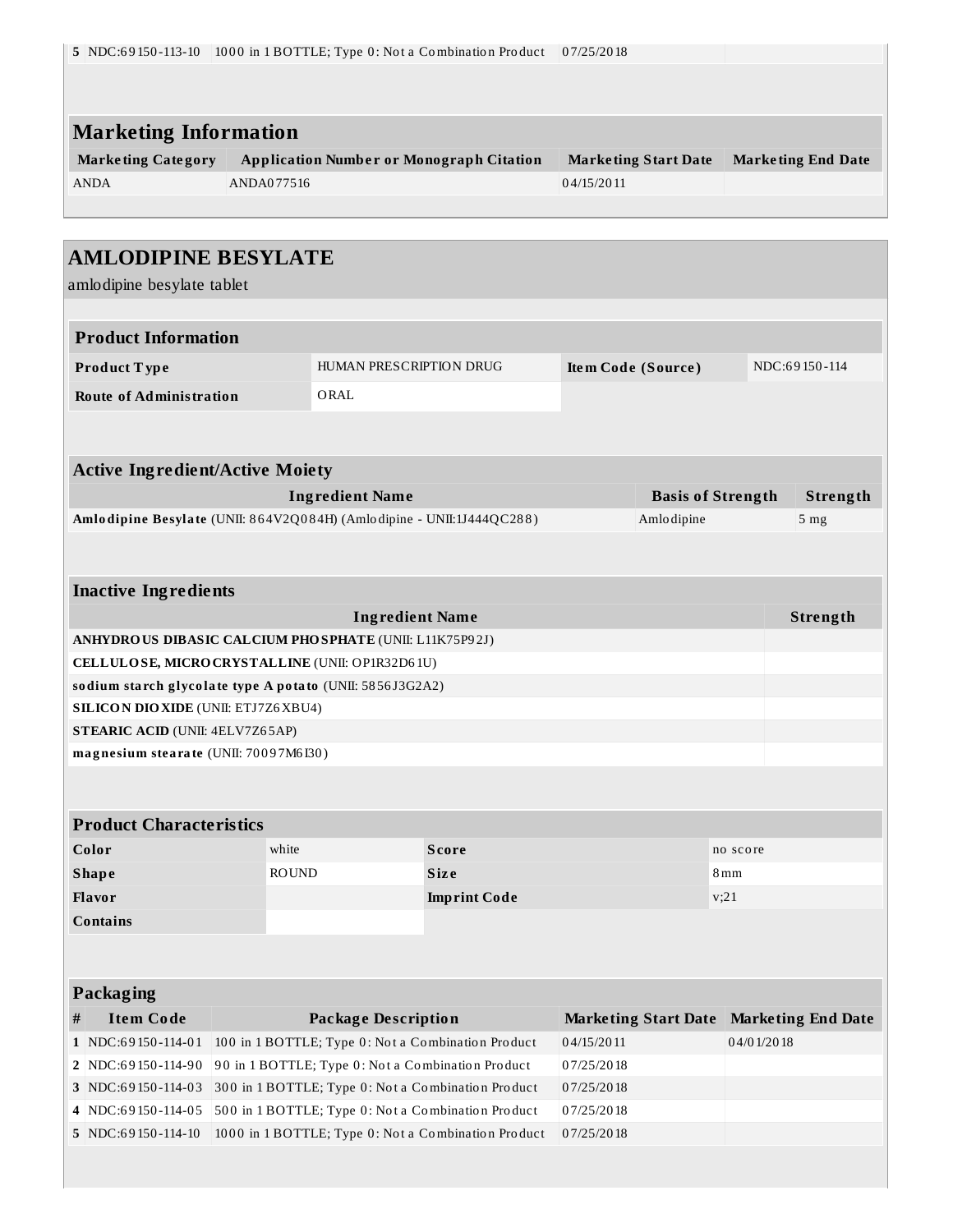| <b>Marketing Information</b>                                                                                                             |            |            |  |  |  |  |  |  |
|------------------------------------------------------------------------------------------------------------------------------------------|------------|------------|--|--|--|--|--|--|
| <b>Marketing End Date</b><br><b>Marketing Category</b><br><b>Application Number or Monograph Citation</b><br><b>Marketing Start Date</b> |            |            |  |  |  |  |  |  |
| <b>ANDA</b>                                                                                                                              | ANDA077516 | 04/15/2011 |  |  |  |  |  |  |
|                                                                                                                                          |            |            |  |  |  |  |  |  |
|                                                                                                                                          |            |            |  |  |  |  |  |  |
| <b>AMLODIPINE BESYLATE</b>                                                                                                               |            |            |  |  |  |  |  |  |
| amlodipine besylate tablet                                                                                                               |            |            |  |  |  |  |  |  |

| <b>Product Information</b>     |                                               |  |               |  |  |  |
|--------------------------------|-----------------------------------------------|--|---------------|--|--|--|
| Product Type                   | HUMAN PRESCRIPTION DRUG<br>Item Code (Source) |  | NDC:69150-115 |  |  |  |
| <b>Route of Administration</b> | ORAL                                          |  |               |  |  |  |

| Active Ingredient/Active Moiety                                         |                          |                 |  |  |
|-------------------------------------------------------------------------|--------------------------|-----------------|--|--|
| Ingredient Name                                                         | <b>Basis of Strength</b> | Strength        |  |  |
| Amlo dipine Besylate (UNII: 864V2Q084H) (Amlo dipine - UNII:1J444QC288) | Amlo dipine              | $10 \text{ mg}$ |  |  |

### **Inactive Ingredients Ingredient Name Strength ANHYDROUS DIBASIC CALCIUM PHOSPHATE** (UNII: L11K75P9 2J) **CELLULOSE, MICROCRYSTALLINE** (UNII: OP1R32D6 1U) **so dium sta rch g lyco la te type A po ta to** (UNII: 58 56 J3G2A2) **SILICON DIOXIDE** (UNII: ETJ7Z6XBU4)

**STEARIC ACID** (UNII: 4ELV7Z6 5AP)

**ma g nesium stea ra te** (UNII: 70 0 9 7M6 I30 )

| <b>Product Characteristics</b> |       |                     |                    |  |  |
|--------------------------------|-------|---------------------|--------------------|--|--|
| Color                          | white | Score               | no score           |  |  |
| <b>Shape</b>                   | ROUND | <b>Size</b>         | $10 \,\mathrm{mm}$ |  |  |
| Flavor                         |       | <b>Imprint Code</b> | v;22               |  |  |
| <b>Contains</b>                |       |                     |                    |  |  |

| <b>Packaging</b> |  |
|------------------|--|

| # | <b>Item Code</b> | <b>Package Description</b>                                             | Marketing Start Date Marketing End Date |            |
|---|------------------|------------------------------------------------------------------------|-----------------------------------------|------------|
|   |                  | 1 NDC:69150-115-01 100 in 1 BOTTLE; Type 0: Not a Combination Product  | 04/15/2011                              | 04/01/2018 |
|   |                  | 2 NDC:69150-115-90 90 in 1 BOTTLE; Type 0: Not a Combination Product   | 07/25/2018                              |            |
|   |                  | 3 NDC:69150-115-03 300 in 1 BOTTLE; Type 0: Not a Combination Product  | 07/25/2018                              |            |
|   |                  | 4 NDC:69150-115-05 500 in 1 BOTTLE; Type 0: Not a Combination Product  | 07/25/2018                              |            |
|   |                  | 5 NDC:69150-115-10 1000 in 1 BOTTLE; Type 0: Not a Combination Product | 07/25/2018                              |            |

# **Marketing Information**